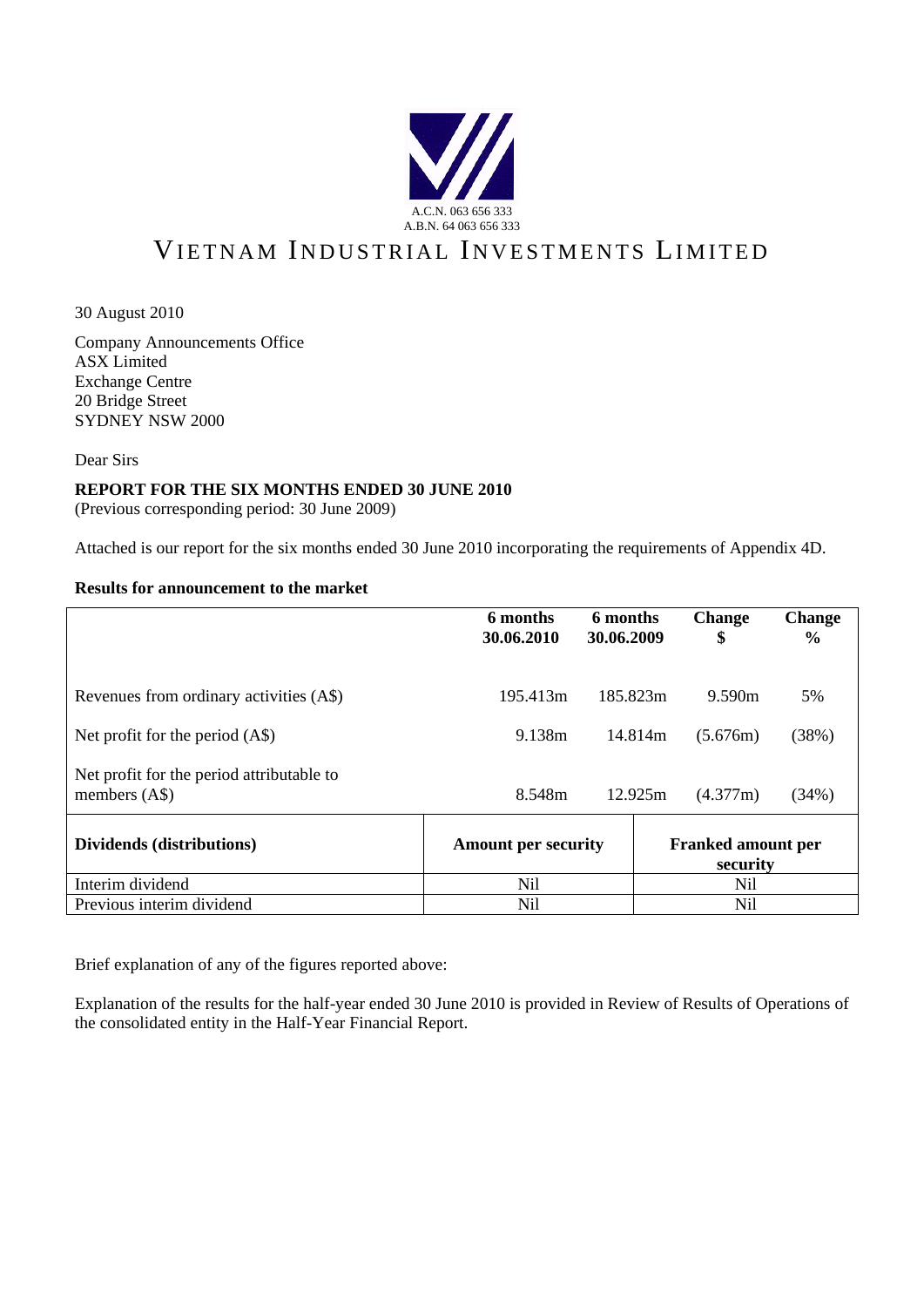| NTA Backing                              | <b>Current Period</b> | <b>Previous Corresponding</b><br>Period |
|------------------------------------------|-----------------------|-----------------------------------------|
| Net tangible asset per ordinary security | 0.37                  | 0.24                                    |

There had been no entities gained or lost control in the half-year.

The applicable accounting standards used by the consolidated entity have been prepared in accordance with the Australian Accounting Standards.

The financial report has been reviewed, and a copy of the independent review report is attached to the financial report.

Yours faithfully

ALAN A. YOUNG **Director**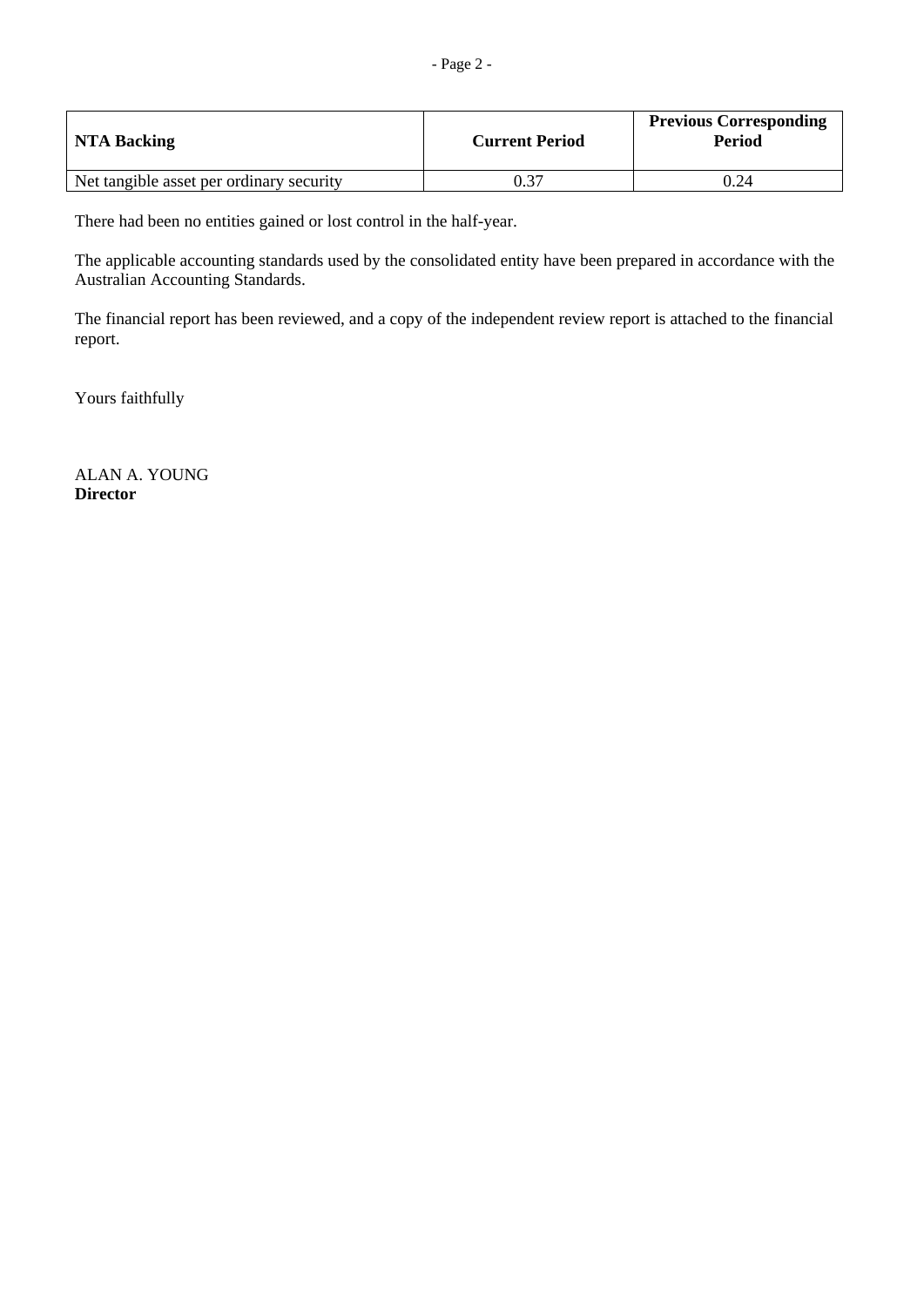

## **VIETNAM INDUSTRIAL INVESTMENTS LIMITED** A.B.N. 64 063 656 333

## **HALF-YEAR FINANCIAL REPORT 30 JUNE 2010**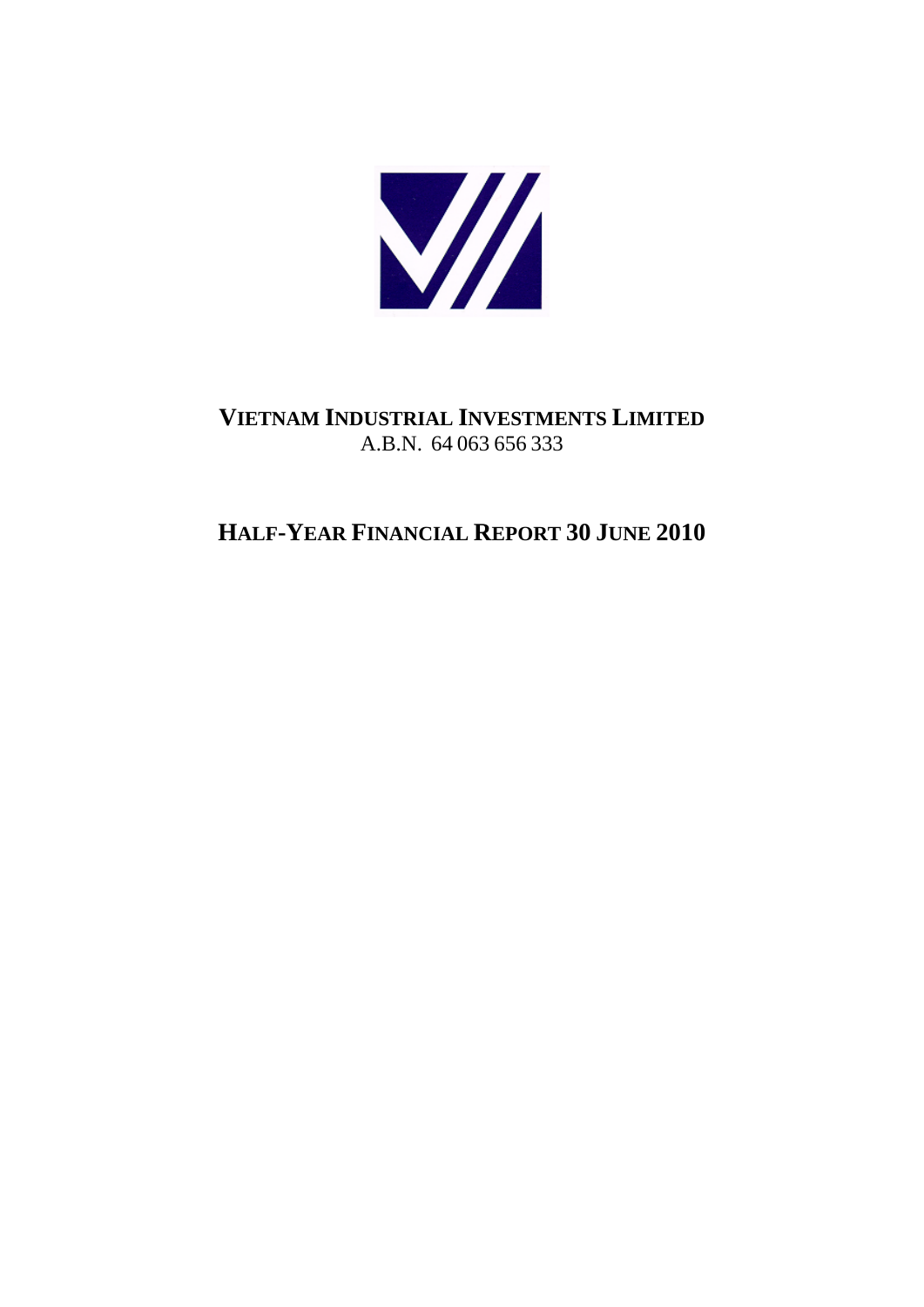## **Corporate Information**

**A.B.N. 64 063 656 333** 

This half-year report covers the consolidated entity comprising Vietnam Industrial Investments Limited ("the Company") and its subsidiaries ("the Group"). The Group's presentation currency is AUD (\$).

A description of the Group's operations and of its principal activities is included in the review of operations and activities in the directors' report. The directors' report is unaudited and does not form part of the financial report.

#### **Directors**

| A.J. Hambly   | Non-Executive Director, Chairman                    |
|---------------|-----------------------------------------------------|
| A.A. Young    | <b>Managing Director (Chief Operating Officer)</b>  |
| H.V.H. Lam    | <b>Managing Director (Vietnam Operations)</b>       |
| M.A. Clements | <b>Non-Executive Director and Company Secretary</b> |
| R.S.Kwok      | <b>Independent Non-Executive Director</b>           |
|               |                                                     |

#### **Registered Office in Australia**

Level 5, 150 St George's Terrace PERTH Western Australia 6000 Telephone: (618) 9322 2911 Facsimile: (618) 9322 2699 E-mail: vii@iinet.net.au Website: www.vii.net.au

#### **Auditors**

Ernst & Young 11 Mounts Bay Road PERTH Western Australia 6000

#### **Legal Advisors**

Clayton Utz Level 27, QV1 Building 250 St George's Terrace PERTH Western Australia 6000

#### **Bankers**

Australia & New Zealand Banking Group Limited 8 St George's Terrace PERTH Western Australia 6000

Bank of Western Australia Ltd 108 St George's Terrace PERTH Western Australia 6000

#### **Share Registry**

Security Transfer Registrars Pty Ltd Suite 1/770 Canning Hwy APPLECROSS Western Australia 6153

#### **Home Exchange**

Australian Securities Exchange Exchange Plaza, 2 The Esplanade PERTH Western Australia 6000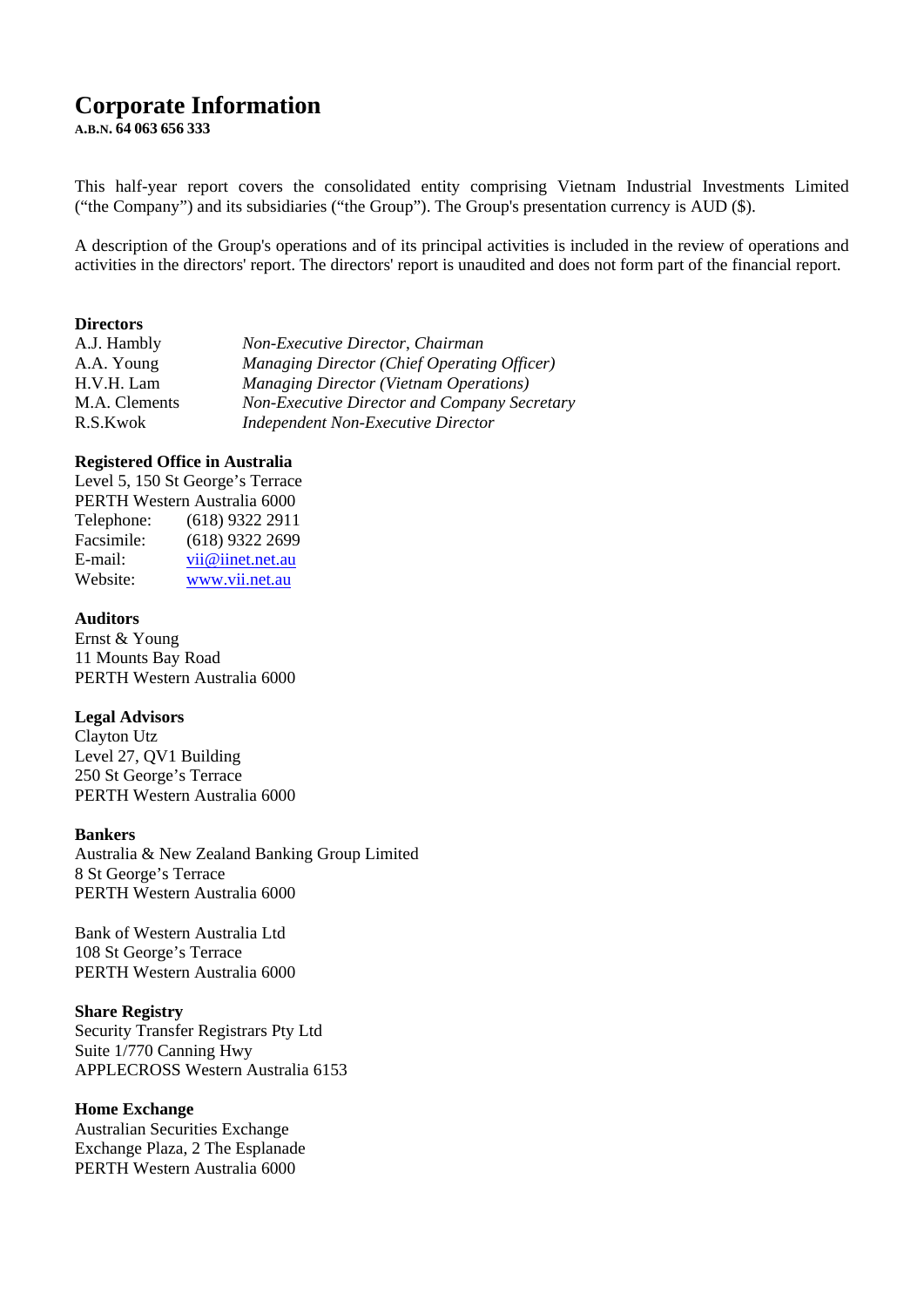# **Contents**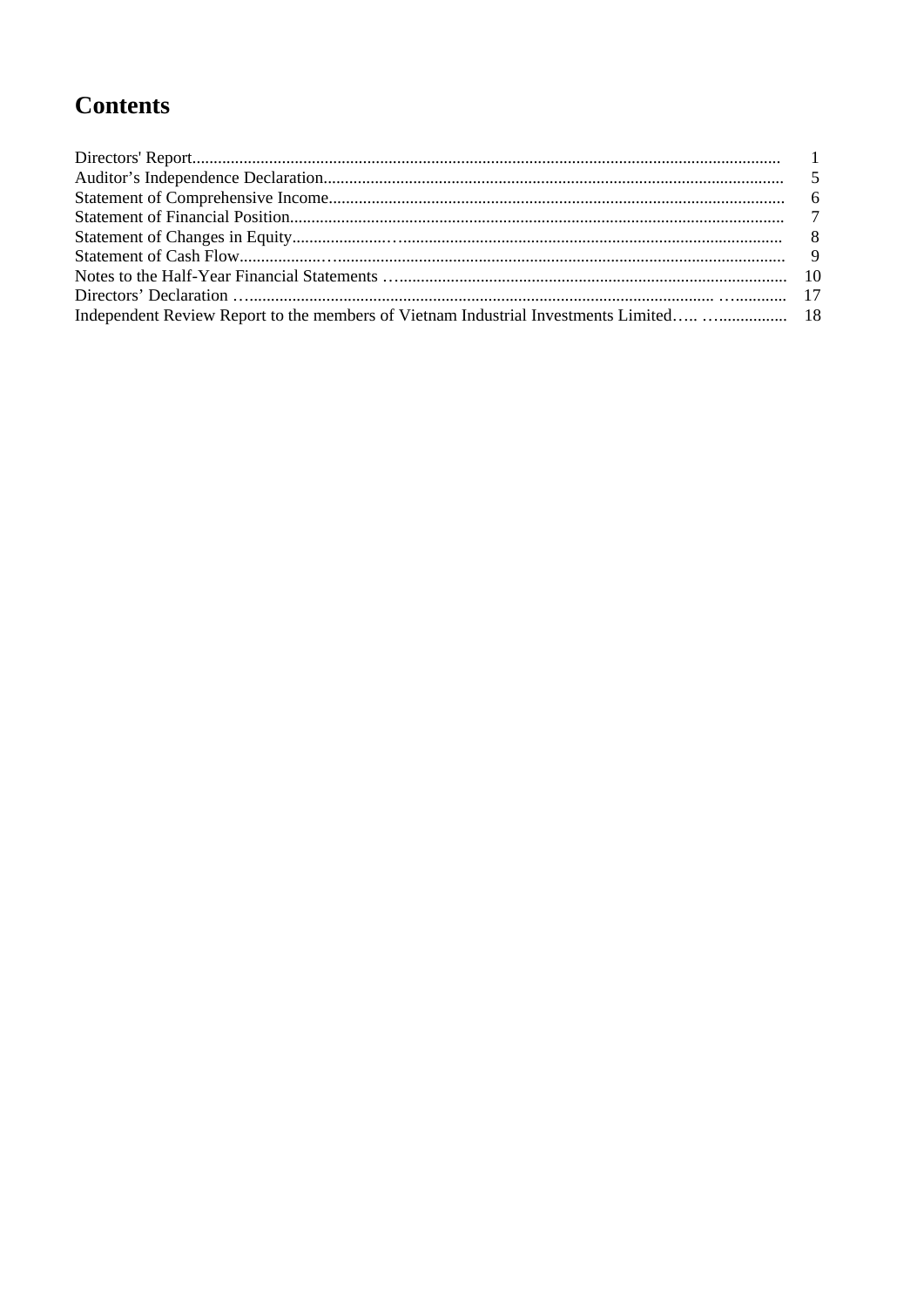## **Directors' Report**

Your directors submit their report for the half-year ended 30 June 2010.

#### **DIRECTORS**

The names of the Company's directors in office during the half-year and until the date of this report are as below. Directors were in office for this entire period unless otherwise stated.

Alexander John Hambly , *Non-Executive Director*, *Chairman*  Alan Alexander Young, *Managing Director (Chief Operating Officer)*  Henry (Van Hung) Lam , *Managing Director (Vietnam Operations)*  Mark Andrew Clements, *Non-Executive Director and Company Secretary* Roger (Sing-Leong) Kwok, *Independent Non-Executive Director*  Craig Robert Martin, *Alternate Director of Alexander John Hambly (retired 25 June 2010)*

#### **REVIEW AND RESULTS OF OPERATIONS**

VII's share of the consolidated operating profit after income tax for the half-year ended 30 June 2010 was \$8.548 million (2009: \$12.925 million) on revenues of \$192.806 million (2009: \$183.908 million). The increase in revenue and decrease in net profit were largely attributable to the operations of the steel making division.

Whilst the steel making division contributed an operating profit after income tax of \$8.808 million on combined revenues of \$186.441 million (2009: Operating profit after income tax \$15.343 million; Revenues \$178.958 million) the operating result was down substantially on 2009. At an entity level, SSESTEEL's operating profit was VND 161.781 billion (2009: VND 142.122 billion), prior to share of loss in Dinh Vu Steel of VND 34.866 billion (2009: Nil) and Vinausteel's operating profit was VND 30.840 billion (2009: VND 81.943 billion).

The half-year group result is also impacted on negatively by exchange rate movements since the prior period. Exchange rates at 30 June 2010 were US\$0.8523A\$, and VND19,300US\$ (30 June 2009: US\$0.8114/A\$, and VND19,000/US\$). Average exchange rates for the six months ended 30 June 2010 were US\$0.8882/A\$, and VND18.983/US\$ (30 June 2009: US\$0.7176/A\$, and VND18.118/US\$).

As noted in our Chairman's Report in our last Annual Report, in 2009 the Group was able to benefit from high demand for construction steel in the infrastructure, industrial and property development industries which were in part due to the Vietnam government implementing stimulus measures to promote economic growth. The Group also benefitted from the Vietnam government's loan subsidy program, lowering the cost of working capital finance. However, in late 2009 the Government sought to implement anti-inflationary measures and in the first half of 2010 there continues to be significant uncertainty regarding the trading conditions and performance of the Vietnam operations. As a result of reinforcing steel capacity increasing in the North of Vietnam and raw material volatility, the profitability of the rebar mills is expected to be lower than the prior period for the remainder of the year.

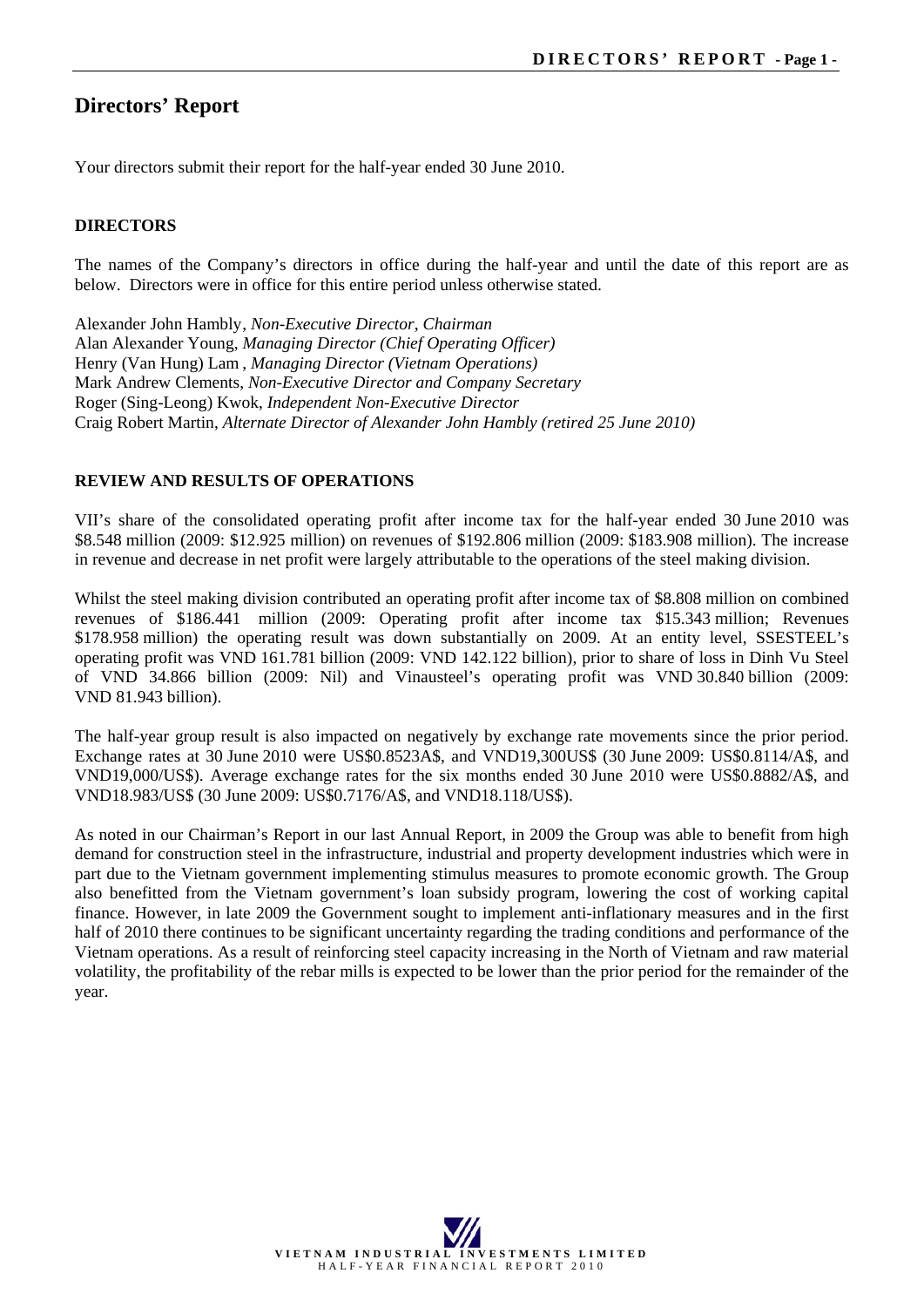#### **REVIEW AND RESULTS OF OPERATIONS (continued)**

The results of the Vietnam operations are as follows:

#### **Steel Making Division**

#### *SSESTEEL Ltd (VII 100%)*

SSESTEEL owns and operates a fully automated rolling mill based in Hai Phong, the first company in Vietnam to introduce this advanced technology. It produces high tensile rebar and wire rod for the construction industry.

Sales of VND1.903 trillion (\$112.872 million) were up by 43% on 2009 (VND1.330 trillion or \$102.331 million). Sales increased due to the inclusion of scrap sales of VND 393.540 billion (\$23.341 million) (2009: VND 330.090 billion (\$25.389 million)). Finished goods sales volumes for 2010 were 128,108 tonnes, a decrease of 4% on the previous period (132,790 tonnes).

SSESTEEL recorded a net profit after tax of VND126.915 billion (\$7.528 million) for the half-year ended 30 June 2010 (2009: VND142.122 billion or \$10.932 million). Included in SSESTEEL net profit after tax for half-year ended 30 June 2010 is its share in Dinh Vu Steel's net loss of VND34.866 billion (\$2.068 million) (2009: Nil).

#### *Vinausteel Ltd (VII 70%)*

Vinausteel owns and operates a steel rolling mill in Haiphong which produces round and deformed reinforcing steel bar for the construction industry.

Sales of VND1.240 trillion (\$73.569 million) were up by 25% on 2009 (VND0.996 trillion or \$76.626 million). Sales for 2010 were 104,558 tonnes, an increase of 7% on the previous period (97,407 tonnes).Vinausteel recorded a net profit after tax of VND30.840 billion (\$1.829 million) for the half-year ended 30 June 2010 (2009: VND81.943 billion or \$6.303 million).

Vinausteel declared an interim dividend of VND90 billion (\$5.197 million). VII's share was VND63 billion (\$3.638 million). The Board considered it prudent, in the current circumstances in Vietnam, to hold the funds in Australia in order to preserve working capital and foreign currency exposures for the Vietnam operations.

#### *Dinh Vu Steel Stock Company (VII 48.52%)*

Dinh Vu Steel is a billet plant which utilises an electric arc furnace to produce steel billets from scrap. It is located in Dinh Vu Industrial Zone, Hai An District, Haiphong and commenced operations in March 2006. It has a design capacity of 200,000 tonnes per annum and produced 151,244 tonnes in 2008 and 178,741 tonnes in 2009.

On 19 August 2009, the Company announced that SSESTEEL Ltd had acquired a 20.51% interest in Dinh Vu Steel for a cash consideration of \$3.906 million, funded from existing cash reserves.

During the period, SSESTEEL increased its ownership in Dinh Vu Steel to 48.52% following an additional capital cash contribution of \$9.821 million, which was also funded from existing cash reserves.

This strategic acquisition is assisting the VII Group's rolling mill operations secure stable supply for part of their billet requirements with less pricing and foreign exchange risks than with importing billets. SSESTEEL recorded a share of Dinh Vu Steel's net loss after tax of VND 34.866 billion (\$2.068 million) (2009: Nil).

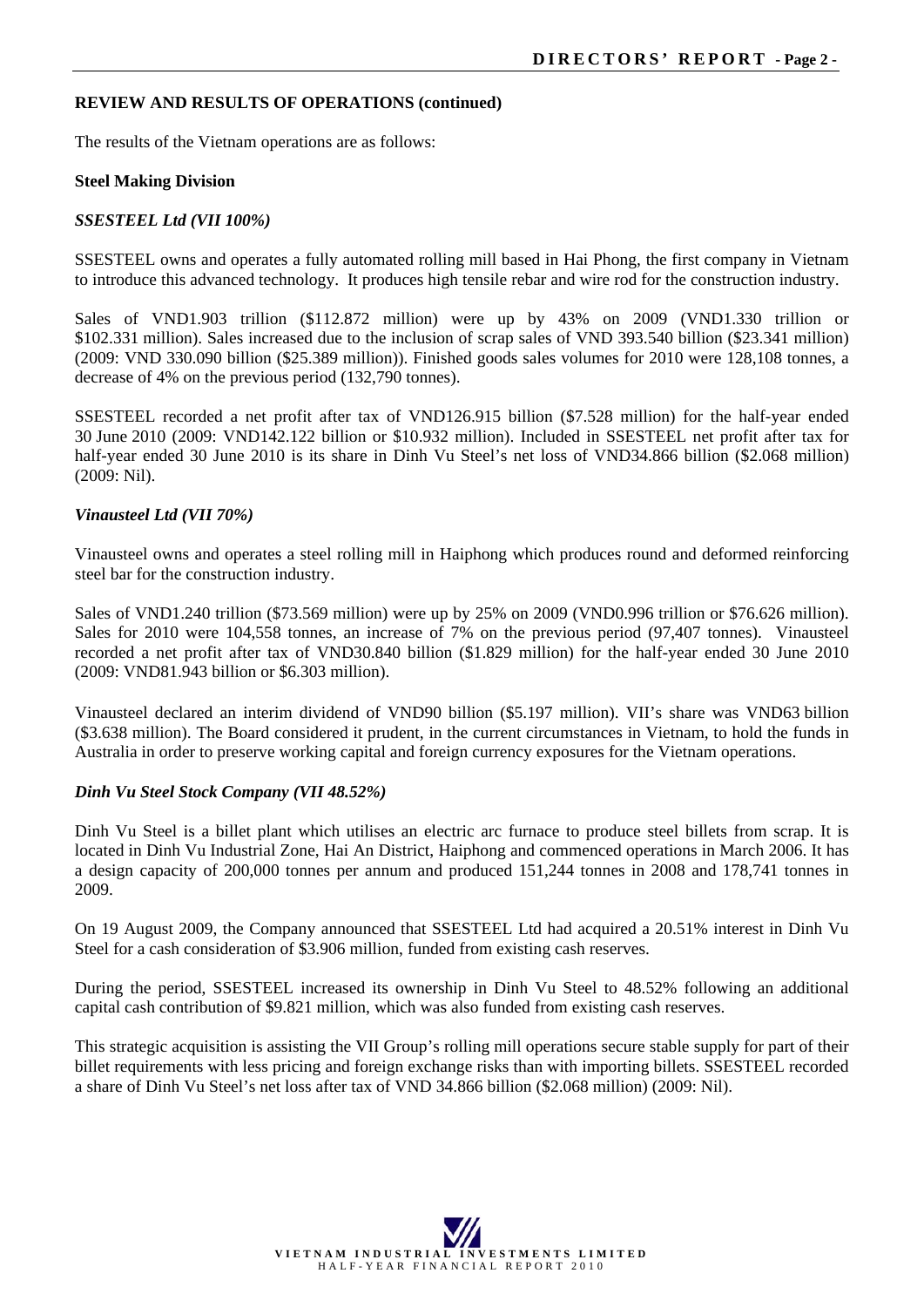#### **REVIEW AND RESULTS OF OPERATIONS (continued)**

#### **Steel Products Division**

#### *Austnam Joint Stock Corporation (VII 67%)*

Austnam produces metal roofing and cladding from its factory in Hanoi which it distributes in that city and surrounding provinces.

Sales of VND34.207 billion (\$2.028 million) were up by 37% on 2009 (VND24.997 billion or \$1.923 million). Sales volumes were 258,343 m² which was 10% higher than the previous period (234,498 m²). Austnam reported a net profit after tax of VND2.156 billion (\$0.128million) (2009 profit: VND0.207 billion or \$0.016 million). The improvement in net profit was due in part to income received by the Company for the sub-lease of its office premises.

#### *Total Building Systems Ltd (VII 99%)*

Total Building Systems Limited ("TBS") is a full service building systems provider supplying engineering services, building systems and construction services to industrial and commercial customers in Vietnam.

Sales of VND39.266 billion (\$2.329 million) were up by 838% on 2009 (VND4.186 billion (\$0.322 million)). TBS recorded a net loss after tax of VND0.454 billion (\$0.027 million) (2009: VND9.157 billion or \$0.704 million). TBS's operation has been scaled down from the previous year.

#### *VRC Weldmesh (Vietnam) Ltd (VII 100%)*

VRC produces welded steel mesh concrete reinforcing and steel fencing which are supplied throughout Vietnam. The operation has a purpose built factory in Ho Chi Minh City and leases factory premises in Hai Phong.

Sales of VND33.856 billion (\$2.008 million) were down by 4% on 2009's VND35.177 billion (\$2.706 million). Sales volumes were 2,355 tonnes which was 11% lower than the previous period (2,647 tonnes). The Company recorded a net loss after tax of VND7.921 billion (\$0.470 million) (2009 loss: VND9.690 billion or \$0.745 million). The Company did not achieve sufficient sales volume to generate profit.

#### **EVENTS SUBSEQUENT TO BALANCE DATE**

There has not been any matter or circumstance that has arisen since the end of the half-year that has significantly affected, or may significantly affect, the operations of the consolidated entity, the results of those operations, or the state of affairs of the consolidated entity in future financial years.

#### **ROUNDING**

The amounts contained in the half-year financial report have been rounded to the nearest \$1,000 (where rounding is applicable) under the option available to the company under ASIC Class Order 98/0100. The company is an entity to which the Class Order applies.

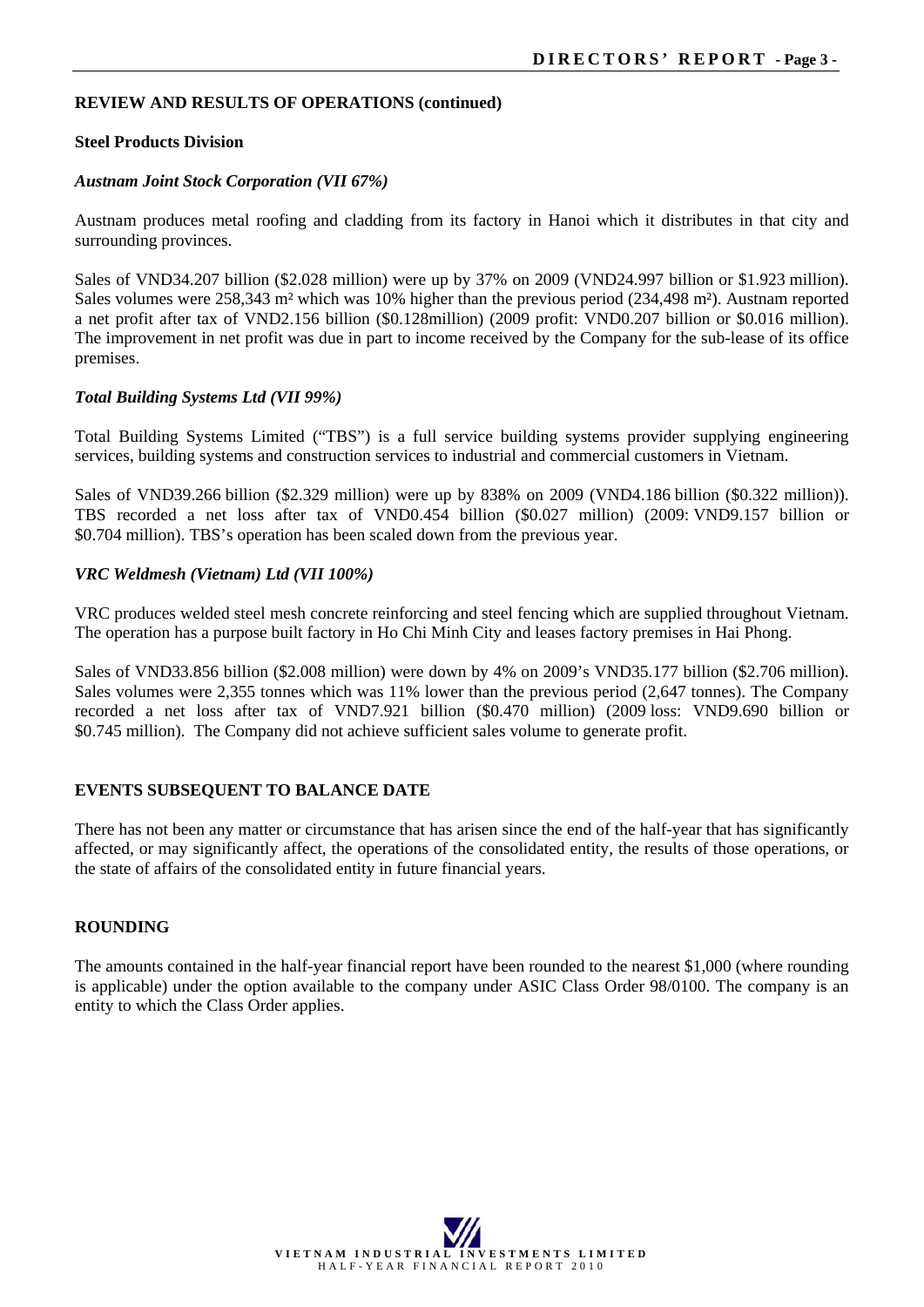#### **AUDITOR'S INDEPENDENCE DECLARATION**

The auditor's independence declaration is set out on page 5 and forms part of the directors' report for the half-year ended 30 June 2010.

Signed in accordance with a resolution of the directors.

ALAN A. YOUNG **Director**  Perth, 30<sup>th</sup> August 2010

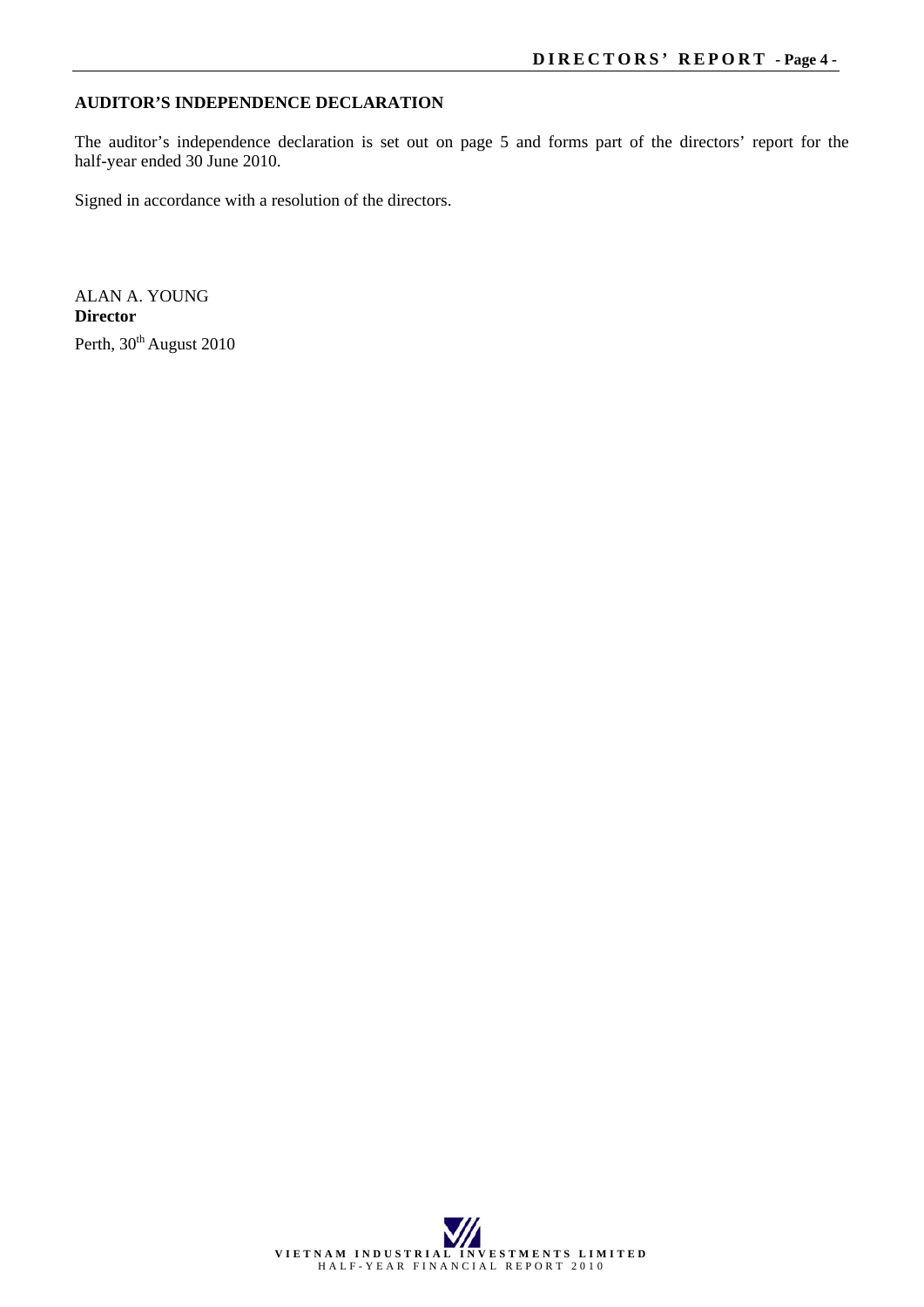

Ernst & Young Building Linst & Tourig Building<br>11 Mounts Bay Road<br>Perth WA 6000 Australia GPO Box M939 Perth WA 6843

Tel: +61 8 9429 2222 Fax: +61 8 9429 2436 www.ey.com/au

## **Auditor's Independence Declaration to the Directors of Vietnam Industrial Investments Limited**

In relation to our review of the financial report of Vietnam Industrial Investments Limited for the half-year ended 30 June 2010, to the best of my knowledge and belief, there have been no contraventions of the auditor independence requirements of the *Corporations Act 2001* or any applicable code of professional conduct.

Ernst & Young

P McIver Partner Perth 30 August 2010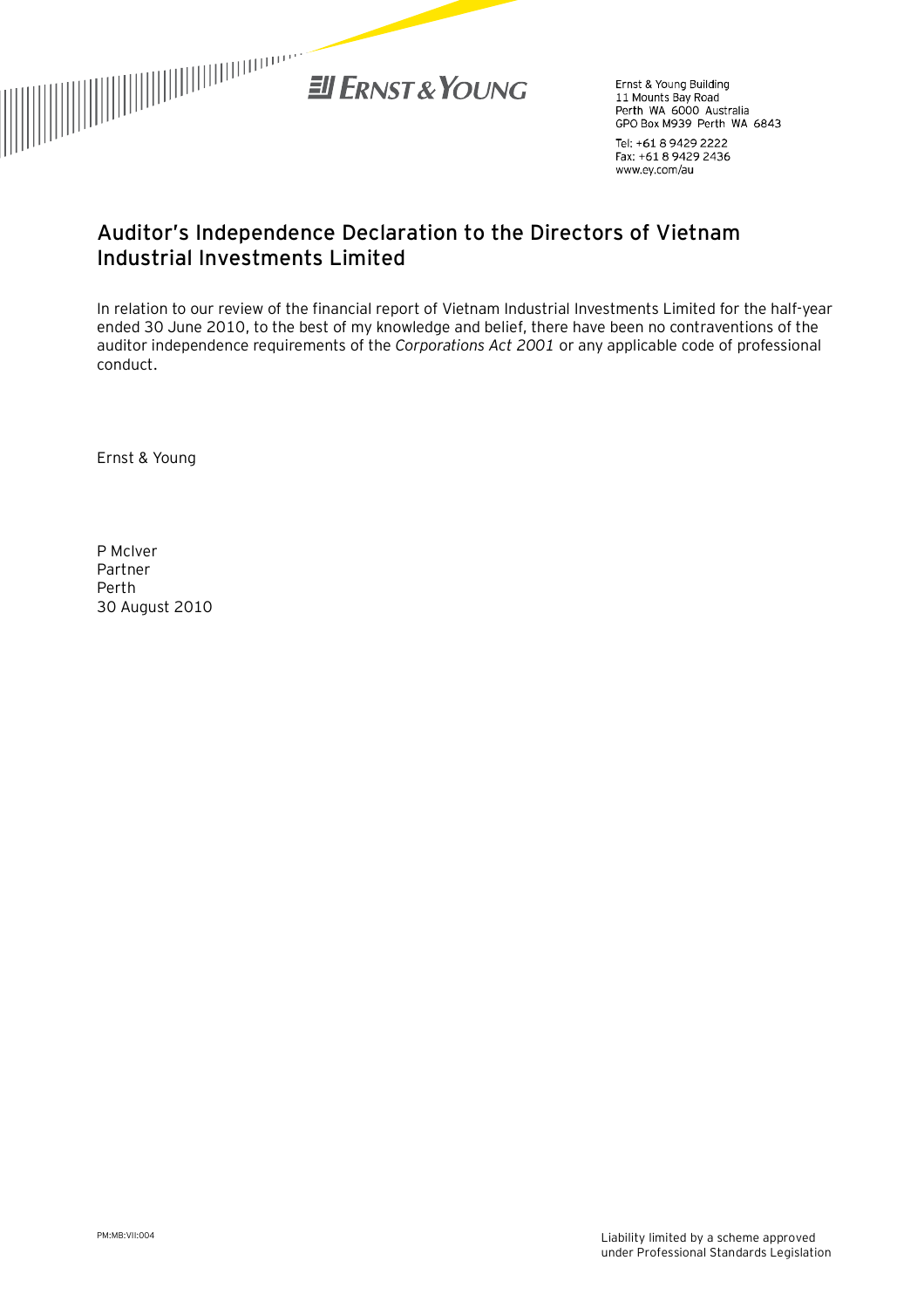#### **FOR THE HALF-YEAR ENDED 30 JUNE 2010**

|                                                                       |                | <b>CONSOLIDATED</b> |              |
|-----------------------------------------------------------------------|----------------|---------------------|--------------|
|                                                                       | <b>Notes</b>   | 2010                | 2009         |
|                                                                       |                | \$'000              | \$'000       |
|                                                                       |                |                     |              |
| Sale of goods                                                         |                | 190,478             | 183,586      |
| Contract revenue                                                      |                | 2,328               | 322          |
| Interest income                                                       |                | 1,891               | 909          |
|                                                                       |                | 194,697             | 184,817      |
| Cost of sales                                                         |                | (174, 735)          | (151, 106)   |
| <b>Gross profit</b>                                                   |                | 19,962              | 33,711       |
| Other income                                                          | 3              | 716                 | 1,006        |
| Selling expenses                                                      |                | (1,014)             | (3,538)      |
| Administrative expenses                                               | 3              | (3,771)             | (5,501)      |
| Foreign exchange loss                                                 |                |                     | (6, 462)     |
| Finance costs                                                         |                | (3,326)             | (1,835)      |
| Share of net loss of an associate                                     |                | (2,068)             |              |
| Profit before income tax                                              |                | 10,499              | 17,381       |
| Income tax expense                                                    | $\mathfrak{S}$ | (1,361)             | (2,567)      |
| Net profit for the period                                             |                | 9,138               | 14,814       |
| Other comprehensive income                                            |                |                     |              |
| Foreign currency translation                                          | 9              | 333                 | (8, 342)     |
| Other comprehensive income for the period                             |                | 333                 | (8, 342)     |
| TOTAL COMPREHENSIVE INCOME FOR THE                                    |                |                     |              |
| <b>PERIOD</b>                                                         |                | 9,471               | 6,472        |
|                                                                       |                |                     |              |
| Net profit after tax attributable to:<br>Equity holders of the parent |                | 8,548               | 12,925       |
| Non-controlling interests                                             |                | 590                 | 1,889        |
|                                                                       |                | 9,138               | 14,814       |
|                                                                       |                |                     |              |
| Total comprehensive income net of tax attributable to:                |                |                     |              |
| Equity holders of the parent                                          |                | 8,904               | 6,023        |
| Non-controlling interests                                             |                | 567<br>9,471        | 449<br>6,472 |
|                                                                       |                |                     |              |
| Earnings per share (cents per share) for profit attributable to the   |                |                     |              |
| ordinary equity holders of the company:                               |                |                     |              |
| - basic earnings per share                                            |                | 6.01                | 9.08         |
| - diluted earnings per share                                          |                | 6.01                | 9.08         |

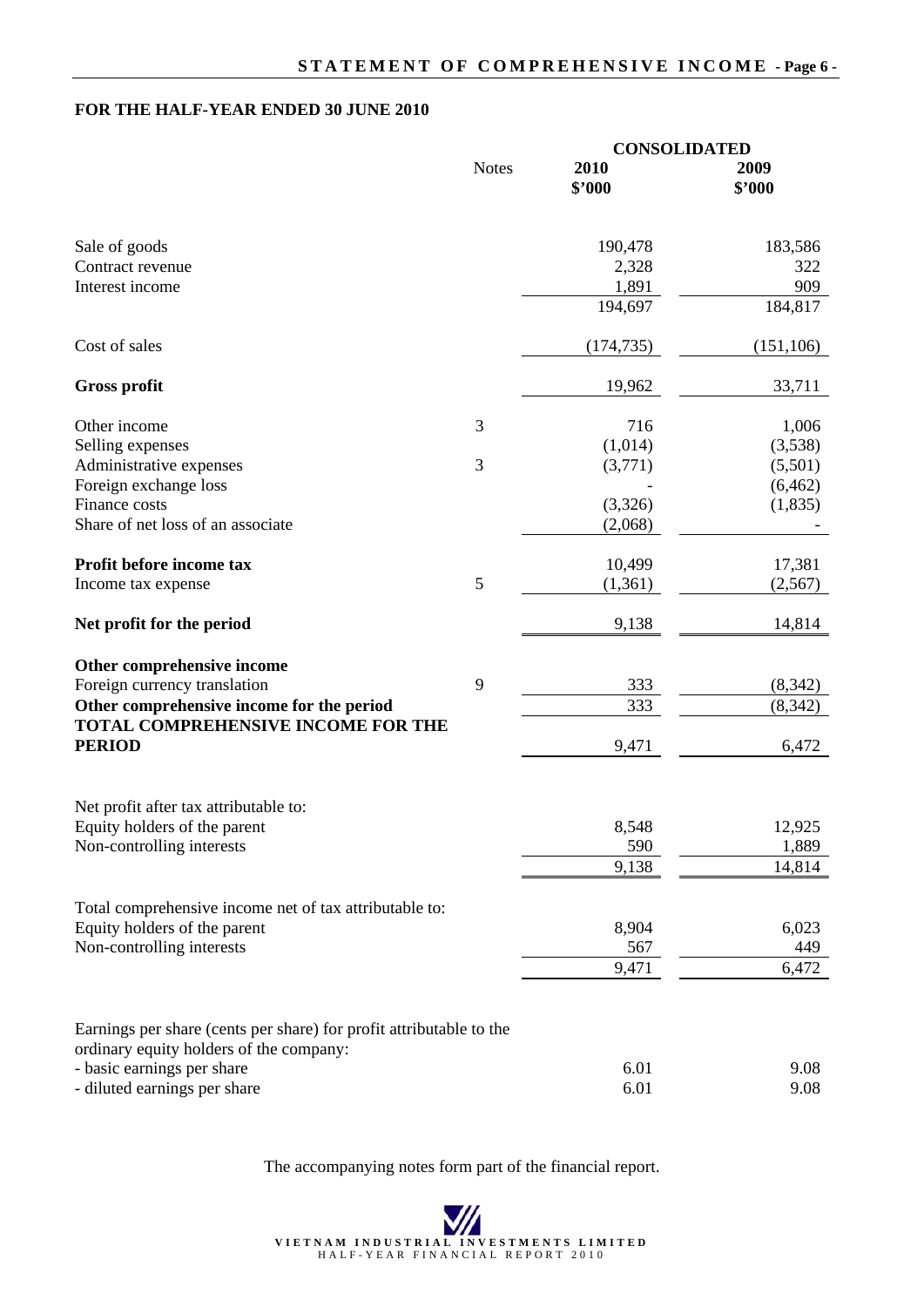### **AS AT 30 JUNE 2010**

|                                                                               | <b>CONSOLIDATED</b> |                                 |                                            |  |
|-------------------------------------------------------------------------------|---------------------|---------------------------------|--------------------------------------------|--|
|                                                                               | <b>Notes</b>        | As at<br>30 June 2010<br>\$'000 | As at<br><b>31 December 2009</b><br>\$'000 |  |
| <b>ASSETS</b>                                                                 |                     |                                 |                                            |  |
| <b>Current Assets</b>                                                         |                     |                                 |                                            |  |
| Cash and cash equivalents                                                     | 7                   | 33,661                          | 73,562                                     |  |
| Trade and other receivables                                                   |                     | 46,574                          | 28,738                                     |  |
| Inventories                                                                   |                     | 46,977                          | 39,907                                     |  |
| Financial assets at fair value through profit or loss<br>Other current assets |                     | 24<br>310                       | 67<br>455                                  |  |
| <b>Total Current Assets</b>                                                   |                     | 127,546                         | 142,729                                    |  |
|                                                                               |                     |                                 |                                            |  |
| <b>Non-current Assets</b>                                                     |                     |                                 |                                            |  |
| Receivables                                                                   |                     | 147                             | 146                                        |  |
| Investment in an associate                                                    | 8                   | 11,113                          | 3,178                                      |  |
| Property, plant and equipment                                                 |                     | 18,667                          | 19,207                                     |  |
| Deferred tax assets                                                           |                     | 354                             |                                            |  |
| Intangible assets                                                             |                     | 391                             | 398                                        |  |
| <b>Total Non-current Assets</b>                                               |                     | 30,672                          | 22,929                                     |  |
| <b>TOTAL ASSETS</b>                                                           |                     | 158,218                         | 165,658                                    |  |
| <b>LIABILITIES</b><br><b>Current Liabilities</b>                              |                     |                                 |                                            |  |
| Trade and other payables                                                      |                     | 18,392                          | 18,573                                     |  |
| Advances from customers                                                       |                     | 22,775                          | 15,228                                     |  |
| Income tax provision                                                          |                     | 4,704                           | 4,041                                      |  |
| Interest-bearing loans and borrowings                                         |                     | 51,058                          | 73,725                                     |  |
| Provisions                                                                    |                     | 602                             | 611                                        |  |
| <b>Total Current Liabilities</b>                                              |                     | 97,531                          | 112,178                                    |  |
| <b>Non-current Liabilities</b>                                                |                     |                                 |                                            |  |
| Interest-bearing loans and borrowings                                         |                     | 2,071                           | 2,776                                      |  |
| <b>Total Non-current Liabilities</b>                                          |                     | 2,071                           | 2,776                                      |  |
| <b>TOTAL LIABILITIES</b>                                                      |                     | 99,602                          | 114,954                                    |  |
| <b>NET ASSETS</b>                                                             |                     | 58,616                          | 50,704                                     |  |
| <b>EQUITY</b>                                                                 |                     |                                 |                                            |  |
| Contributed equity                                                            | 6                   | 27,819                          | 27,819                                     |  |
| Reserves                                                                      |                     | (4,399)                         | (4,755)                                    |  |
| Retained earnings                                                             |                     | 30,428                          | 21,880                                     |  |
| <b>Parent interests</b>                                                       |                     | 53,848                          | 44,944                                     |  |
| Non-controlling interests                                                     |                     | 4,768                           | 5,760                                      |  |
| <b>TOTAL EQUITY</b>                                                           |                     | 58,616                          | 50,704                                     |  |

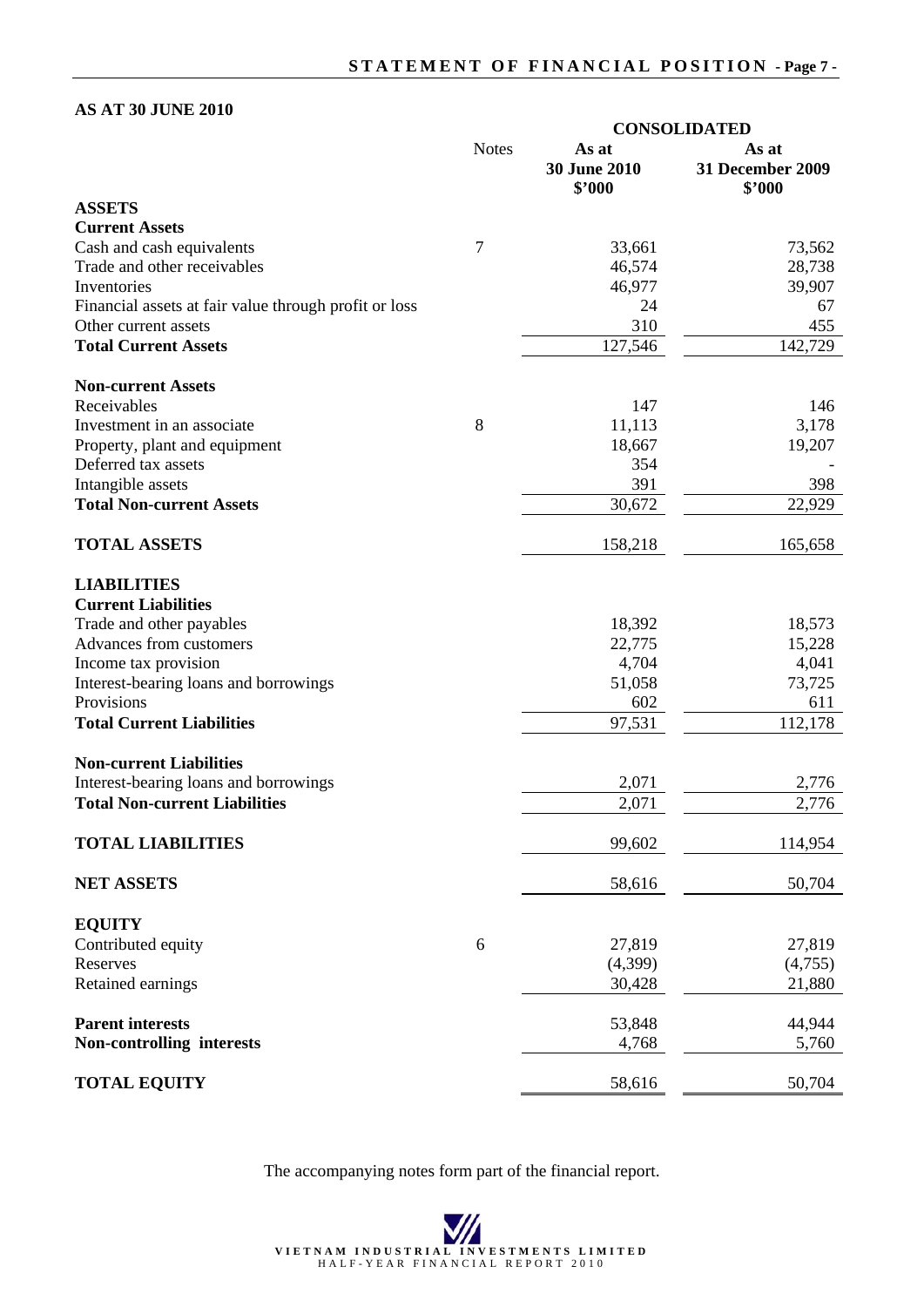### **STATEMENT OF CHANGES IN EQUITY - Page 8 -**

#### **FOR THE HALF-YEAR ENDED 30 JUNE 2010**

|                                           |                          |                                                | Attributable to equity holders of the parent     |                          |                          | Non-controlling | Total    |
|-------------------------------------------|--------------------------|------------------------------------------------|--------------------------------------------------|--------------------------|--------------------------|-----------------|----------|
|                                           |                          | interests                                      | equity                                           |                          |                          |                 |          |
| <b>CONSOLIDATED</b>                       | Contributed<br>equity    | Foreign<br>currency<br>translation<br>reserves | Retained<br>Earnings/<br>(Accumulated<br>Losses) | Other<br>reserves        | Total                    |                 |          |
|                                           | \$'000                   | \$'000                                         | \$'000                                           | \$'000                   | \$'000                   | \$'000          | \$'000   |
| At 1 January 2010                         | 27,819                   | (5,879)                                        | 21,880                                           | 1,124                    | 44,944                   | 5,760           | 50,704   |
| Net profit for the period                 |                          |                                                | 8,548                                            |                          | 8,548                    | 590             | 9,138    |
| Other comprehensive income                |                          | 356                                            |                                                  |                          | 356                      | (23)            | 333      |
| Total comprehensive income for the period |                          | 356                                            | 8,548                                            | $\overline{a}$           | 8,904                    | 567             | 9,471    |
| Dividends by subsidiaries                 | $\overline{\phantom{a}}$ | $\overline{a}$                                 | $\sim$                                           | $\blacksquare$           | $\sim$                   | (1, 559)        | (1,559)  |
| At 30 June 2010                           | 27,819                   | (5,523)                                        | 30,428                                           | 1,124                    | 53,848                   | 4,768           | 58,616   |
|                                           |                          |                                                |                                                  |                          |                          |                 |          |
| At 1 January 2009                         | 27,819                   | 2,865                                          | (3,461)                                          | 1,124                    | 28,347                   | 6,185           | 34,532   |
| Net profit for the period                 | $\overline{\phantom{a}}$ |                                                | 12,925                                           | $\overline{\phantom{a}}$ | 12,925                   | 1,889           | 14,814   |
| Other comprehensive income                |                          | (6,902)                                        |                                                  | ÷.                       | (6,902)                  | (1,440)         | (8, 342) |
| Total comprehensive income for the period | $\blacksquare$           | (6,902)                                        | 12,925                                           | $\blacksquare$           | 6,023                    | 449             | 6,472    |
| Dividends by subsidiaries                 | ۰                        | $\overline{\phantom{a}}$                       | $\overline{\phantom{a}}$                         | $\overline{\phantom{a}}$ | $\overline{\phantom{a}}$ | (1,541)         | (1, 541) |
| At 30 June 2009                           | 27,819                   | (4,037)                                        | 9,464                                            | 1,124                    | 34,370                   | 5,093           | 39,463   |

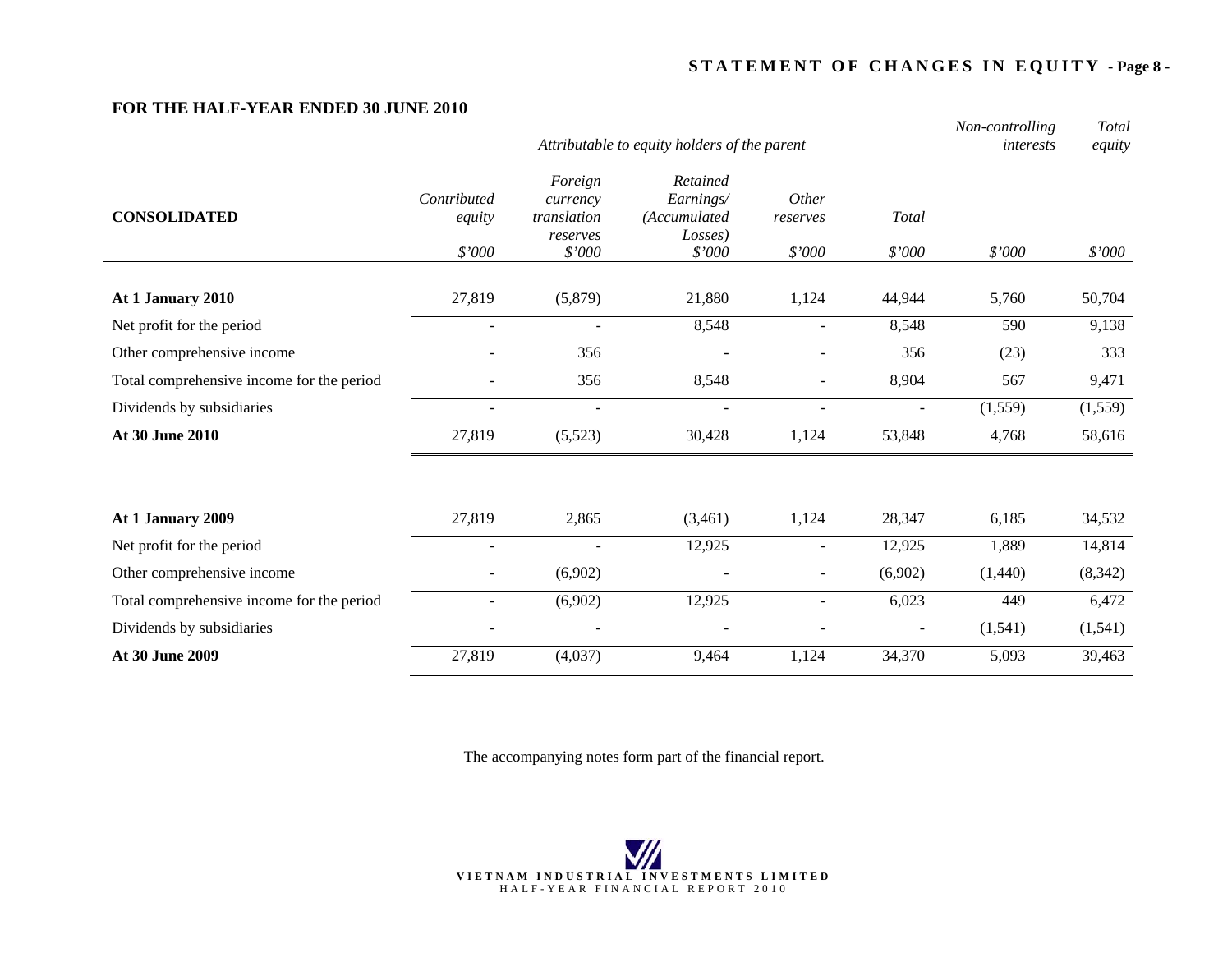## **FOR THE HALF-YEAR ENDED 30 JUNE 2010**

|                                                           | <b>CONSOLIDATED</b> |                |
|-----------------------------------------------------------|---------------------|----------------|
| <b>Notes</b>                                              | 2010<br>\$'000      | 2009<br>\$'000 |
| <b>Cash flows from operating activities</b>               |                     |                |
| Receipts from customers                                   | 225,250             | 198,736        |
| Payments to suppliers and employees                       | (226, 878)          | (156,910)      |
| Interest income                                           | 1,891               | 909            |
| Borrowing costs                                           | (3,326)             | (1,835)        |
| Income tax (paid)/refund                                  | (1,090)             | 621            |
| Net cash flows (used in)/provided by operating activities | (4,153)             | 41,521         |
| <b>Cash flows from investing activities</b>               |                     |                |
| Acquisition of an associate                               | (9,821)             |                |
| Proceeds from sale of property, plant and equipment       | 38                  | 26             |
| Purchase of property, plant and equipment                 | (388)               | (858)          |
| Net cash flows used in investing activities               | (10, 171)           | (832)          |
| <b>Cash flows from financing activities</b>               |                     |                |
| Proceeds from bank borrowings                             | 48,364              | 98,132         |
| Repayment of bank borrowings                              | (71, 731)           | (84, 116)      |
| Dividends paid to non-controlling interests               | (1, 559)            | (778)          |
| Net cash flows (used in)/provided by financing activities | (24, 926)           | 13,238         |
| Net (decrease)/increase in cash and cash equivalents      | (39,250)            | 53,927         |
| Net foreign exchange difference                           | (651)               | (13,311)       |
| Cash and cash equivalents at beginning of period          | 73,562              | 28,529         |
| 7<br>Cash and cash equivalents at end of period           | 33,661              | 69,145         |

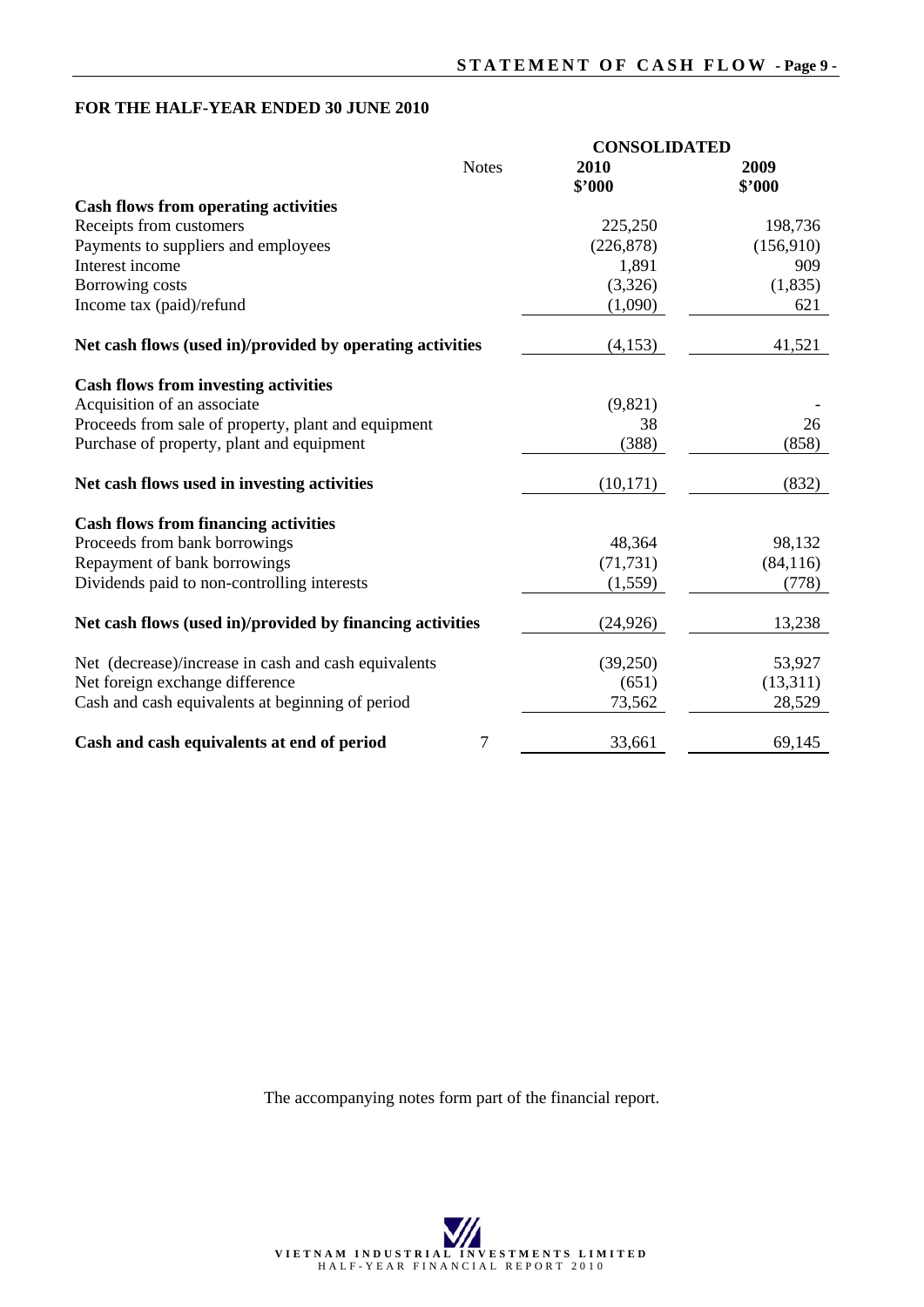## **Notes to the Half-Year Financial Statements FOR THE HALF-YEAR ENDED 30 JUNE 2010**

#### **1. BASIS OF PREPARATION AND ACCOUNTING POLICIES**

#### **Basis of Preparation**

The half-year consolidated financial report is a general-purpose condensed financial report of Vietnam Industrial Investments Limited ("the Company") and its subsidiaries ('the consolidated entity"), which has been prepared in accordance with AASB 134 *Interim Financial Reporting* and the *Corporations Act 2001*.

The half-year financial report does not include all notes of the type normally included within the annual financial report and therefore cannot be expected to provide as full an understanding of the financial performance, financial position and financing and investing activities of the consolidated entity as the full financial report.

It is also recommended that the half-year financial report be read in conjunction with the annual report for the year ended 31 December 2009 and considered together with any public announcements made by Vietnam Industrial Investments Limited and its controlled entities during the half-year ended 30 June 2010 in accordance with the continuous disclosure obligations of the *ASX listing rules*.

The half-year financial report has been prepared on a historical cost basis, except for the financial assets through profit or loss that have been measured at fair value.

#### **Changes in accounting policy**

The following amending Standards have been adopted from 1 January 2010. Adoption of these Standards did not have any effect on the financial position or performance of the Group.

#### *AASB 2009-7 Amendments to Australian Accounting Standards effective 1 July 2009*

These amendments are editorial amendments to AASB 5, AASB 7, AASB 107, AASB 112, AASB 136, AASB 139 and AASB Interpretation 17 that have no major impact on the requirements of the amended pronouncements. The Group adopted this amendment as of 1 January 2010. The amendment had no impact on the application or wording of the Group's accounting policies.

#### *AASB 2009-8 Amendments to Australian Accounting Standards- Group Cash settled Share-based Payment Transactions effective 1 January 2010*

These amendments clarify the scope of AASB 2 by requiring an entity that receives goods or services in a sharebased payment arrangement to account for those goods or services no matter which entity in the group settles the transaction, and no matter whether the transaction is settled in shares or cash. The Group adopted this amendment as of 1 January 2010 and has amended its accounting policy accordingly.

#### *AASB 3 (revised) and AASB 127(revised)*

These amendments are not expected to have any impact on the entity's financial report.

The Group has not elected to early adopt any other new Standards or amendments that are issued but not yet effective.

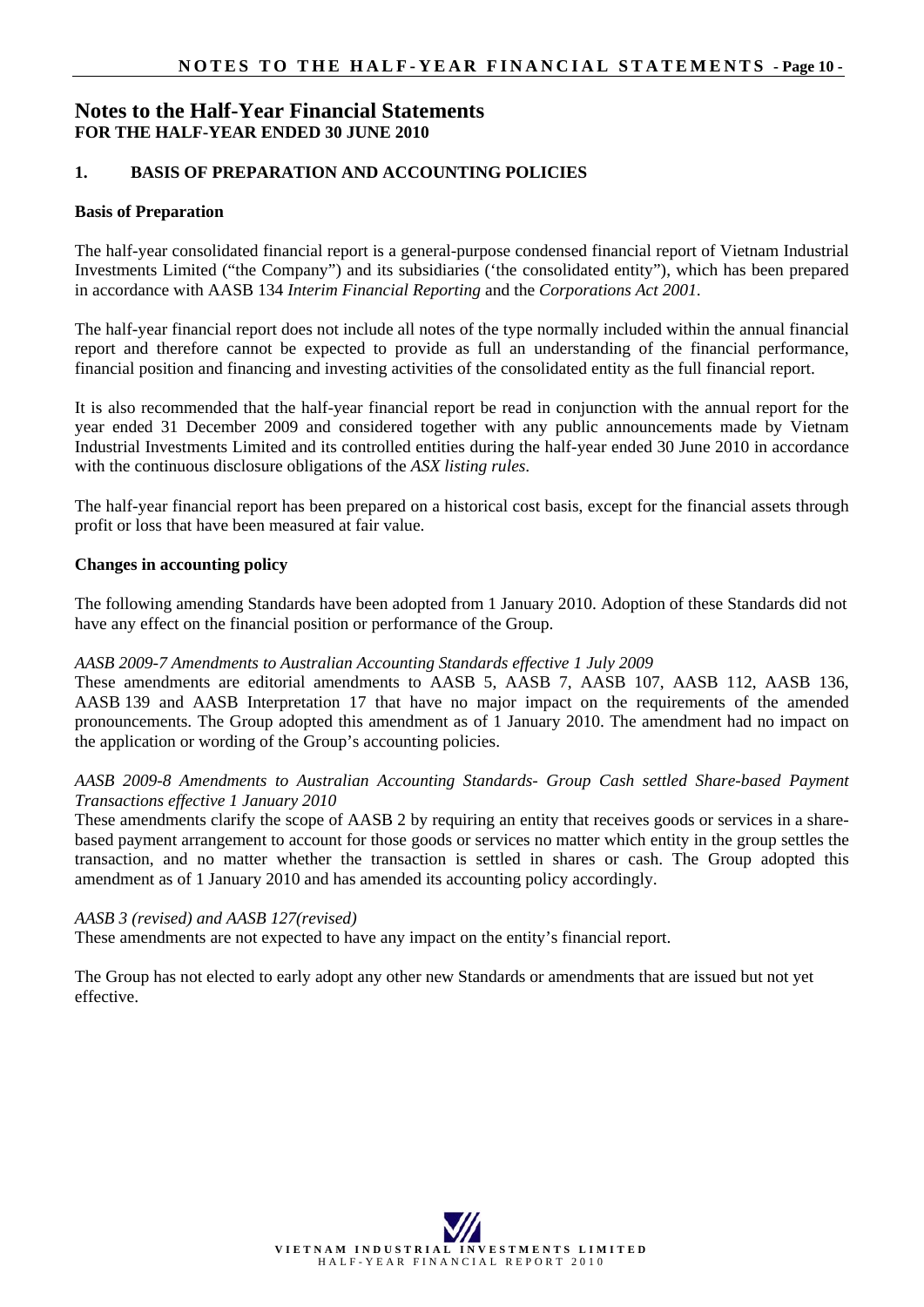## **Notes to the Half-Year Financial Statements FOR THE HALF-YEAR ENDED 30 JUNE 2010**

#### **2. SEGMENT INFORMATION**

#### **Identification of reportable segments**

The Group has identified its operating segments based on the internal reports that are reviewed and used by the Board of Directors (the chief operating decision makers) in assessing performance and in determining the allocation of resources.

The operating segments are identified by the Board based on the manner in which the product is sold and the nature of the services provided. Discrete financial information about each of these operating businesses is reported to the Board on a regular basis.

The Group has two main reportable segments: Steel Making and Steel Products, which are the Group's strategic business units. The strategic business units offer different products and services, and are managed separately because they require different technology and marketing strategies. The following summary describes the operations in each Group reportable segment:

Steel Making: includes the manufacturing and selling of wire rod and rebar activities of Vinausteel Limited and SSESTEEL Ltd.

Steel Products: includes Austnam Joint Stock Corporation, Total Building Systems Ltd, and VRC Weldmesh (Vietnam) Ltd which are primarily engaged in the manufacturing and trading of steel roofing and steel frames, electrically welded wire products whilst providing total building solutions for the Vietnam construction industry.

Others: relates to corporate charges which are separately accounted from the business segments.

The reportable segments are based on aggregated operating segments determined by the similarity of the products produced and sold and/or the services provided, as these are the sources of the Group's major risks and have the most effect on the rates of return.

The Group's two reportable segments are located in Vietnam. The Group provides majority of its products and services to customers based in Vietnam.

The Board of directors review the results of the reportable segments during their meetings.

#### **Accounting policies adopted**

Unless stated otherwise, all amounts reported to the Board of Directors as the chief decision makers with respect to operating segments are determined in accordance with accounting policies that are consistent to those adopted in the annual financial statements of the Group.

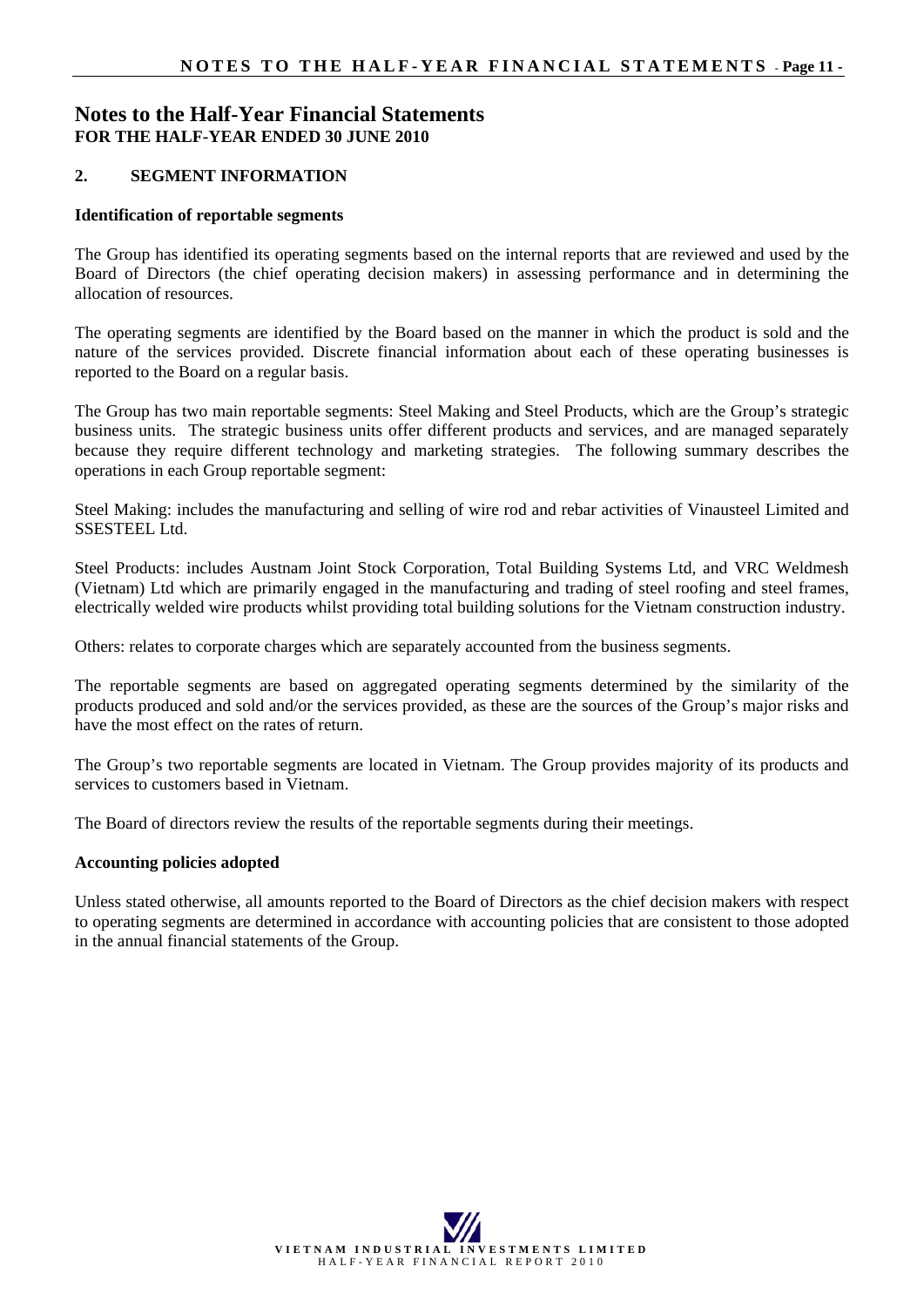## **Notes to the Half-Year Financial Statements FOR THE HALF-YEAR ENDED 30 JUNE 2010**

#### **2. SEGMENT INFORMATION (Continued)**

#### **Segment Performance**

|                                              | <b>Steel Making</b><br>\$'000 | <b>Steel Products</b><br>\$'000 | <b>Others</b><br>\$'000 | <b>Total</b><br>\$'000 |
|----------------------------------------------|-------------------------------|---------------------------------|-------------------------|------------------------|
| Half-year ended 30 June 2010                 |                               |                                 |                         |                        |
| <b>Revenues</b>                              |                               |                                 |                         |                        |
| <b>External revenues</b>                     | 186,441                       | 6,365                           |                         | 192,806                |
| Inter-segment revenues                       | 325                           | 44                              |                         | 369                    |
| Interest income                              | 1,849                         | 28                              | 14                      | 1,891                  |
| Other revenues                               | 189                           | 72                              | 455                     | 716                    |
| Total segment revenues                       | 188,804                       | 6,509                           | 469                     | 195,782                |
| Inter-segment elimination                    |                               |                                 |                         | (369)                  |
| Total revenue per statement of comprehensive |                               |                                 |                         |                        |
| income                                       |                               |                                 |                         | 195,413                |
| <b>Results</b>                               |                               |                                 |                         |                        |
| Segment result before tax                    | 12,786                        | (369)                           | 150                     | 12,567                 |
| Income tax expense                           | (1,361)                       |                                 |                         | (1, 361)               |
| Segment results after tax                    | 11,425                        | (369)                           | 150                     | 11,206                 |
| Share in net loss of associate               | (2,068)                       |                                 |                         | (2,068)                |
| Net profit after tax                         |                               |                                 |                         | 9,138                  |
| Half-year ended 30 June 2009                 |                               |                                 |                         |                        |
| <b>Revenues</b>                              |                               |                                 |                         |                        |
| <b>External revenues</b>                     | 178,958                       | 4,950                           |                         | 183,908                |
| Inter-segment revenues                       | 813                           | 52                              |                         | 865                    |
| Interest income                              | 872                           | 16                              | 21                      | 909                    |
| Other revenues                               | 707                           | 218                             | 81                      | 1,006                  |
| Total segment revenues                       | 181,350                       | 5,236                           | 102                     | 186,688                |
| Inter-segment elimination                    |                               |                                 |                         | (865)                  |
| Total revenue per statement of comprehensive |                               |                                 |                         |                        |
| income                                       |                               |                                 |                         | 185,823                |
| <b>Results</b>                               |                               |                                 |                         |                        |
| Segment result before tax                    | 19,968                        | (1, 434)                        | (1,153)                 | 17,381                 |
| Income tax expense                           | (2,562)                       |                                 | (5)                     | (2,567)                |
| Segment results after tax                    | 17,406                        | (1, 434)                        | (1, 158)                | 14,814                 |
| Net profit after tax                         |                               |                                 |                         | 14,814                 |

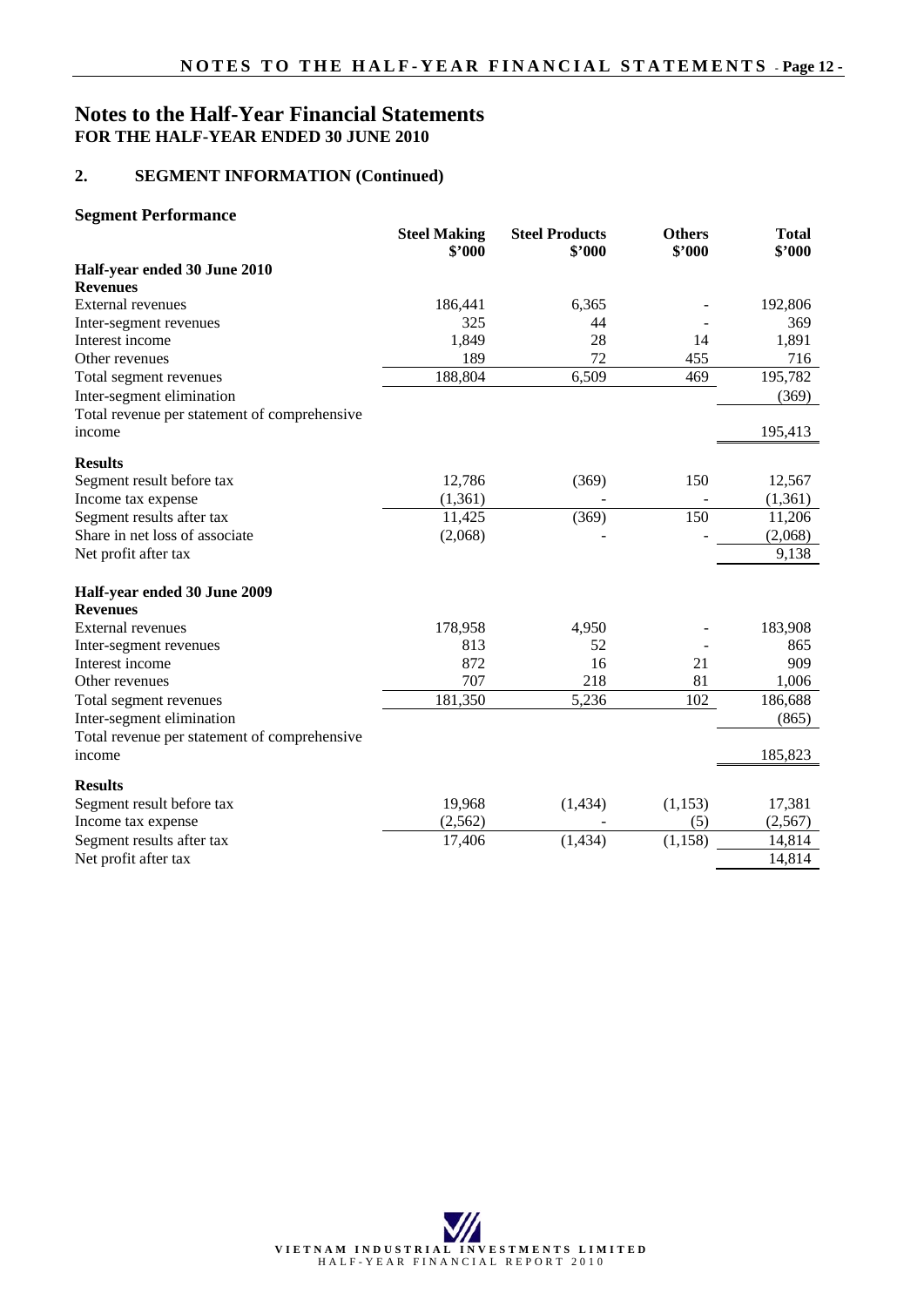## **Notes to the Half-Year Financial Statements FOR THE HALF-YEAR ENDED 30 JUNE 2010**

#### **2. SEGMENT INFORMATION (Continued)**

|                                                       | <b>Steel Making</b><br>\$2000 | <b>Steel Products</b><br>\$2000 | <b>Others</b><br>\$'000 | <b>Total</b><br>\$2000 |
|-------------------------------------------------------|-------------------------------|---------------------------------|-------------------------|------------------------|
| <b>Segment assets</b>                                 |                               |                                 |                         |                        |
| At 30 June 2010                                       |                               |                                 |                         |                        |
| Segment operating assets                              | 132,087                       | 8,341                           | 8,015                   | 148,443                |
| Inter-segment eliminations                            |                               |                                 |                         | (1, 415)               |
| Investment in an associate                            | 11,113                        |                                 |                         | 11,113                 |
| Goodwill                                              |                               |                                 | 77                      | 77                     |
| Total assets per statement of financial position      |                               |                                 |                         | 158,213                |
| At 31 December 2009                                   |                               |                                 |                         |                        |
| Segment operating assets                              | 149,987                       | 9,075                           | 4,620                   | 163,682                |
| Inter-segment eliminations                            |                               |                                 |                         | (1,279)                |
| Investment in an associate                            | 3,178                         |                                 |                         | 3,178                  |
| Goodwill                                              |                               |                                 | 77                      | 77                     |
| Total assets per statement of financial position      |                               |                                 |                         | 165,658                |
| <b>Segment liabilities</b>                            |                               |                                 |                         |                        |
| At 30 June 2010                                       |                               |                                 |                         |                        |
| Segment operating liabilities                         | 95,169                        | 7,298                           | 236                     | 102,703                |
| Inter-segment eliminations                            |                               |                                 |                         | (3,101)                |
| Total liabilities per statement of financial position |                               |                                 |                         | 99,602                 |
| At 31 December 2009                                   |                               |                                 |                         |                        |
| Segment operating liabilities                         | 109,583                       | 7,665                           | 550                     | 117,798                |
| Inter-segment eliminations                            |                               |                                 |                         | (2,844)                |
| Total liabilities per statement of financial position |                               |                                 |                         | 114,954                |

#### **3. REVENUE AND EXPENSES**

Profit before income tax expense includes the following revenues and expenses whose disclosure is relevant in explaining the performance of the entity:

|                                | <b>CONSOLIDATED</b> |          |  |
|--------------------------------|---------------------|----------|--|
|                                | 2010                | 2009     |  |
|                                | \$.000              | \$.000   |  |
| <b>Other income</b><br>(i)     |                     |          |  |
| Rent income                    | 32                  | 79       |  |
| Foreign exchange gain          | 171                 |          |  |
| Contract compensation received | 221                 | 466      |  |
| Other                          | 292                 | 461      |  |
|                                | 716                 | 1,006    |  |
| (ii)<br><b>Expenses</b>        |                     |          |  |
| Depreciation and amortisation  | (1,041)             | (793)    |  |
| Foreign exchange loss          |                     | (6, 462) |  |
| (iii) Administrative expenses  |                     |          |  |
| Employee related expenses      | (1,166)             | (2,245)  |  |
| Other                          | (2,605)             | (3,256)  |  |
|                                | (3,771)             | (5,501)  |  |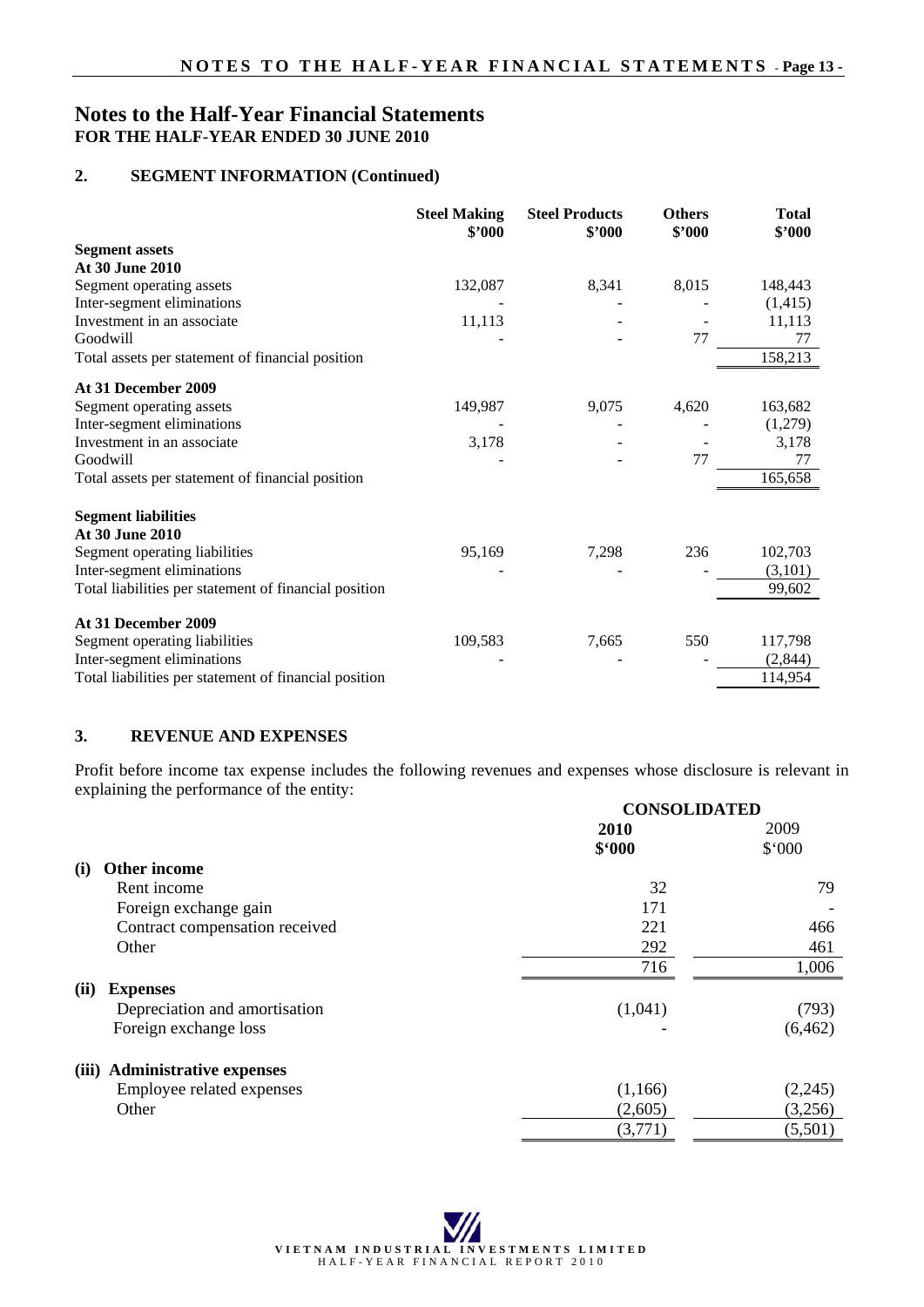## **Notes to the Half-Year Financial Statements FOR THE HALF-YEAR ENDED 30 JUNE 2010**

#### **4. DIVIDENDS PAID AND PROPOSED**

There have been no dividends paid and proposed during the half-year ended 30 June 2010 (2009: Nil) and for the financial year ended 31 December 2009 (2008: Nil).

#### **5. INCOME TAX EXPENSE**

|                                 | <b>CONSOLIDATED</b> |         |  |
|---------------------------------|---------------------|---------|--|
|                                 | <b>2010</b>         | 2009    |  |
|                                 | \$'000              | \$'000  |  |
| Income tax expense consists of: |                     |         |  |
| Current income tax              | (1,707)             | (2,567) |  |
| Deferred income tax             | 346                 |         |  |
|                                 | (1, 361)            | (2,567) |  |
|                                 |                     |         |  |

**(a)** The Group's effective income tax rate of 13% (2009: 15%) was lower than the Australian statutory income tax rate of 30% (2009: 30%) as the Vietnam income tax rates ranged between 10% and 25%.

## **6. CONTRIBUTED EQUITY**

|                  |                               | <b>CONSOLIDATED</b>        |  |  |
|------------------|-------------------------------|----------------------------|--|--|
|                  | <b>30 June 2010</b><br>\$2000 | 31 December 2009<br>\$'000 |  |  |
| Ordinary shares  | 27,819                        | 27,819                     |  |  |
|                  | <b>Number</b>                 | Number                     |  |  |
| Number of shares | 142,277,423                   | 142,277,423                |  |  |

### **7. CASH AND CASH EQUIVALENTS**

|                                                                                                                        | <b>CONSOLIDATED</b> |                |
|------------------------------------------------------------------------------------------------------------------------|---------------------|----------------|
|                                                                                                                        | 2010                | 2009           |
|                                                                                                                        | \$'000              | $$^{\circ}000$ |
| For the purpose of the half-year statement of cash flows, cash and cash<br>equivalents are comprised of the following: |                     |                |
| Cash at bank and in hand                                                                                               | 11,977              | 14,297         |
| Short-term deposits                                                                                                    | 21,684              | 54,848         |
|                                                                                                                        | 33,661              | 69,145         |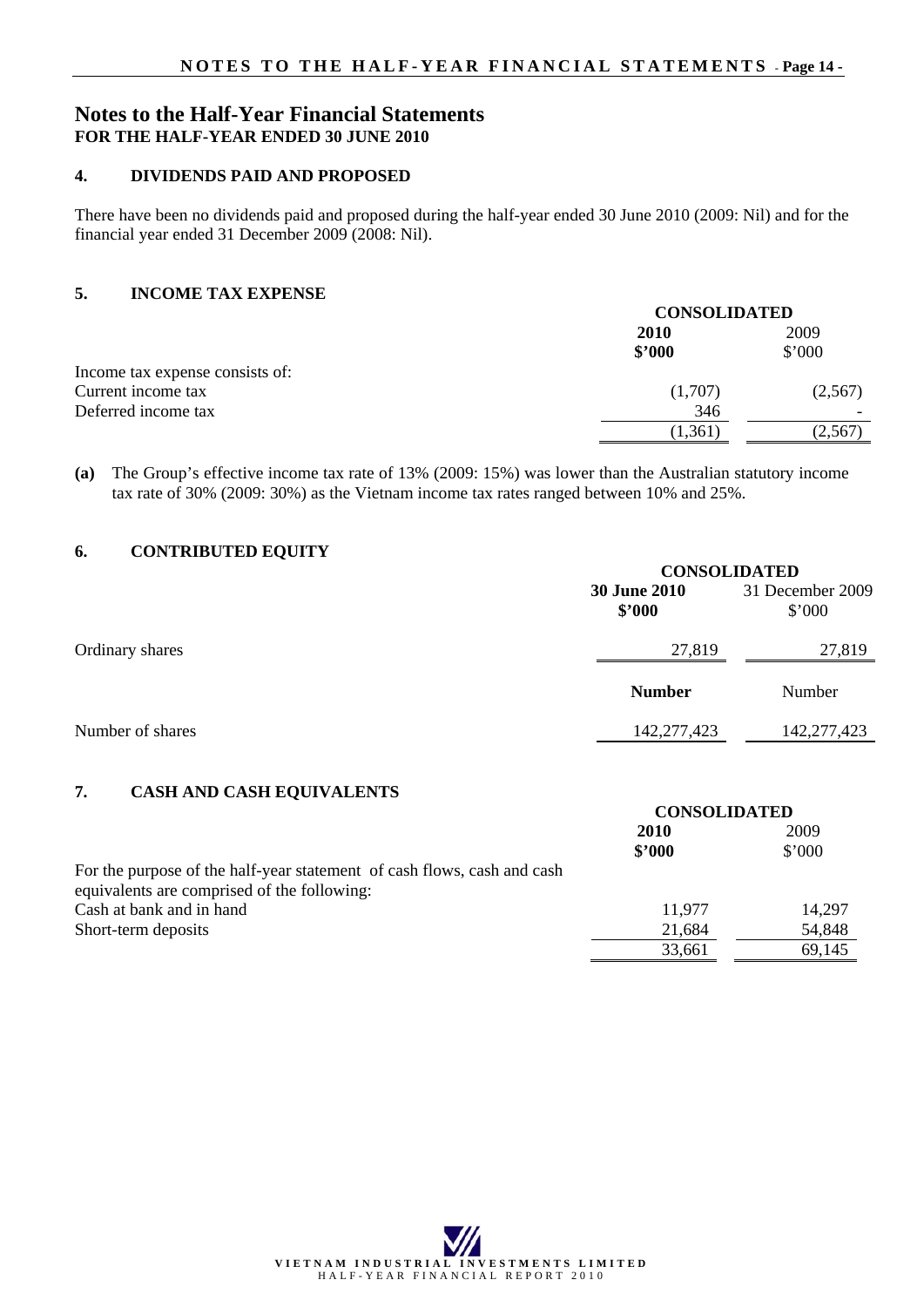## **Notes to the Half-Year Financial Statements FOR THE HALF-YEAR ENDED 30 JUNE 2010**

#### **8. INVESTMENT IN AN ASSOCIATE**

#### **(a) Investment details**

|                                       | <b>CONSOLIDATED</b>           |                            |  |
|---------------------------------------|-------------------------------|----------------------------|--|
|                                       | <b>30 June 2010</b><br>\$2000 | 31 December 2009<br>\$'000 |  |
| Investment in an associate - unlisted | 11.113                        | 3.178                      |  |

On 19 August 2009, the Company announced that SSESTEEL Ltd had acquired a 20.51% interest in Dinh Vu Steel for a cash consideration of \$3.906 million, funded from existing cash reserves.

During the period, SSESTEEL increased its ownership in Dinh Vu Steel to 48.52% following an additional capital cash contribution of \$9.821 million, which was also funded from existing cash reserves.

The Group has significant influence over the associate as the Group is represented on the associate's Board of Management and SSESTEEL provides some financial and operational assistance to this company.

#### **(b) Share in associate's net loss**

| <b>Associate</b>            | <b>30 June 2010</b> | Ownership interest<br>31 December 2009 | 30 June 2009 | <b>30 June 2010</b><br>\$2000 | 30 June 2009<br>\$'000 |
|-----------------------------|---------------------|----------------------------------------|--------------|-------------------------------|------------------------|
| Dinh Vu Steel Stock Company | 48.52%              | 20.51%                                 |              | (2.068)                       |                        |

#### **(c) Summarised financial position and performance of an associate**

|                                              | <b>CONSOLIDATED</b>           |                                    |  |
|----------------------------------------------|-------------------------------|------------------------------------|--|
|                                              | <b>30 June 2010</b><br>\$2000 | 31 December 2009<br>$$^{\circ}000$ |  |
| <b>Financial position</b>                    |                               |                                    |  |
| Current assets                               | 31,052                        | 15,154                             |  |
| Non-current assets                           | 61,633                        | 58,456                             |  |
| Total assets                                 | 92,685                        | 73,610                             |  |
| Current liabilities                          | 65,017                        | 56,329                             |  |
| Non-current liabilities                      | 23,645                        | 22,187                             |  |
| <b>Total liabilities</b>                     | 88,662                        | 78,516                             |  |
| Net assets/(deficiency)                      | 4,023                         | (4,906)                            |  |
| Share of associate's net assets/(deficiency) | 1,952                         | (1,006)                            |  |
|                                              |                               |                                    |  |

|                                 | <b>CONSOLIDATED</b> |        |   |
|---------------------------------|---------------------|--------|---|
| <b>Financial performance</b>    | 2010                | 2009   |   |
| For the half-year ended 30 June | \$2000              | \$'000 |   |
| Revenues                        | 52,891              |        | - |

#### **(d) Fair value of investment in an associate**

At 30 June 2010, the fair value of the investment in an associate is determined based on the Vietnam over-the-counter prices. The fair value of the investment in an associate is significantly higher than the associate's net assets. As a result, no impairment loss had been recognised for the half-year ended 30 June 2010 (2009: Nil).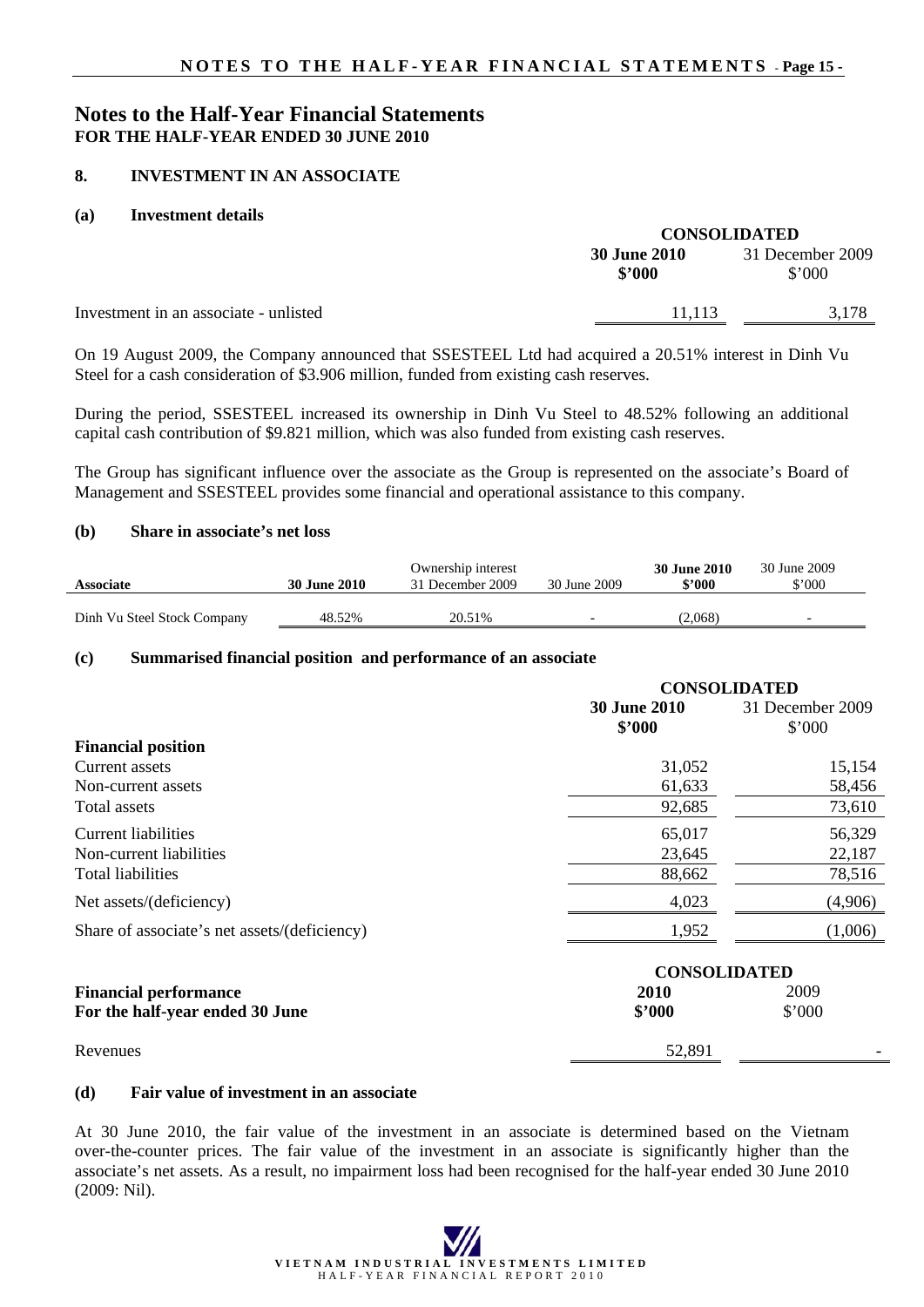## **Notes to the Half-Year Financial Statements FOR THE HALF-YEAR ENDED 30 JUNE 2010**

#### **9. FOREIGN CURRENCY TRANSLATION**

The foreign currency translation in the statement of comprehensive income reflects the movement of foreign currency between the assets and liabilities of the Vietnam subsidiaries and the investment in an associate which are translated to Australian Dollars (presentation currency) at the prevailing rate at the reporting date, and the results of these subsidiaries and associate are translated into exchange rates as at the date of each transaction.

### **10. COMMITMENTS AND CONTINGENCIES**

As at 30 June 2010, the Group has contractual commitments of \$2.572 million (31 December 2009: \$2.319 million) relating to the construction of a pig iron factory to be used in Dinh Vu Steel's operation and an estimated \$0.669 million (31 December 2009: Nil) relating to land clearance for Dinh Vu Steel's coke coal mill in Hai Phong. These commitments are expected to be settled within twelve months from reporting date.

The Company entered into a new month-by-month office lease arrangement on 1 May 2010.

Since the last annual reporting date, there has been no other material change of any contingent liabilities or contingent assets.

#### **11. EVENTS AFTER BALANCE SHEET DATE**

There has not been any matter or circumstance that has arisen since the end of the half-year, that has significantly affected, or may significantly affect, the operations of the Group, the results of those operations, or the state of affairs of the consolidated entity in future financial years.

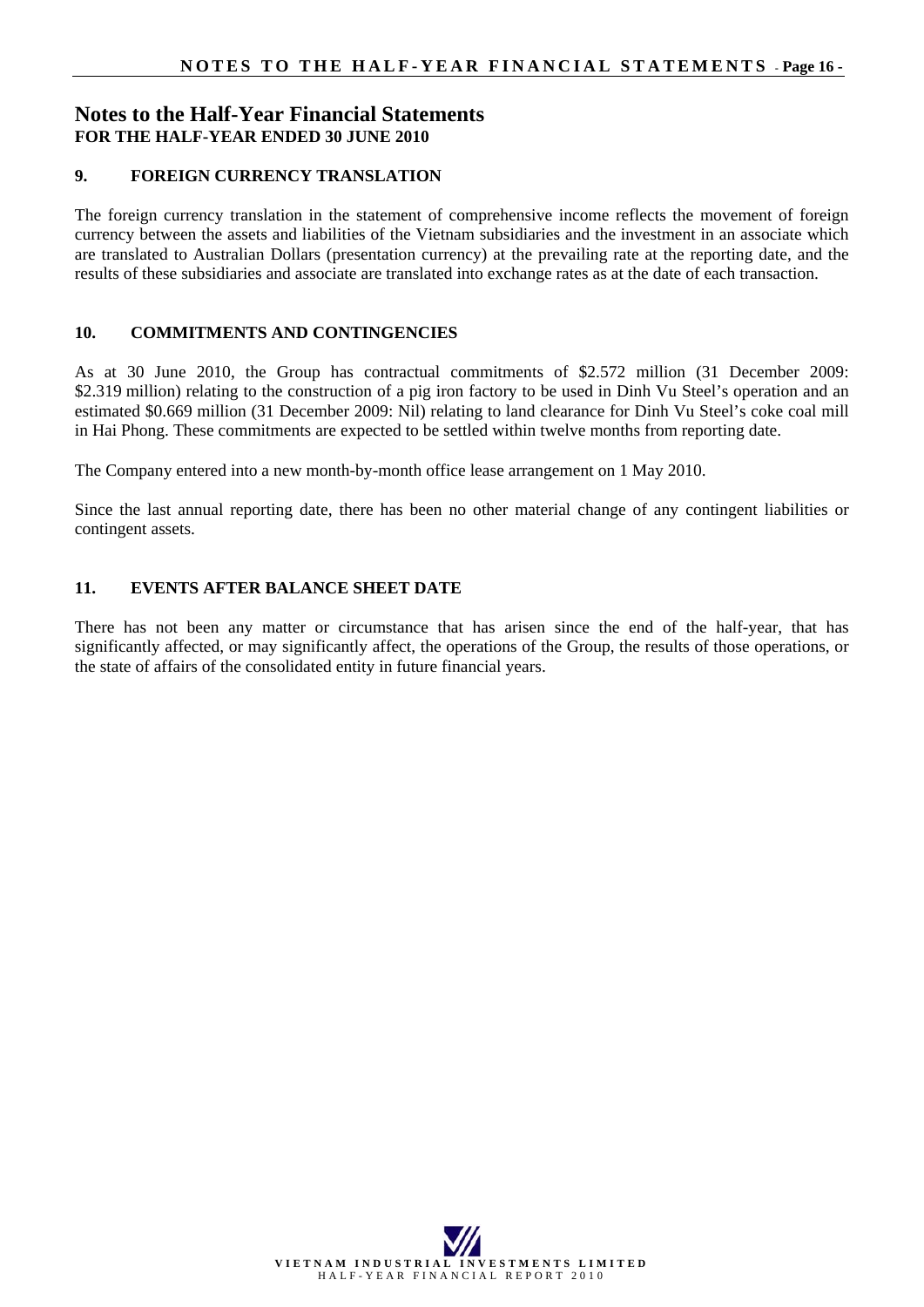## **Directors' Declaration**

In accordance with a resolution of the directors of Vietnam Industrial Investments Limited, I state that:

In the opinion of the directors:

- (a) the financial statements and notes of the consolidated entity are in accordance with the *Corporations Act 2001*, including:
	- (i) giving a true and fair view of the financial position as at 30 June 2010 and the performance for the half-year ended on that date of the consolidated entity
	- (ii) complying with Accounting Standard AASB 134 *Interim Financial Reporting* and the Corporations Regulations 2001
- (b) There are reasonable grounds to believe that the Company will be able to pay its debts as and when they become due and payable.

On behalf of the Board

ALAN A. YOUNG **Director**  Perth, 30<sup>th</sup> August 2010

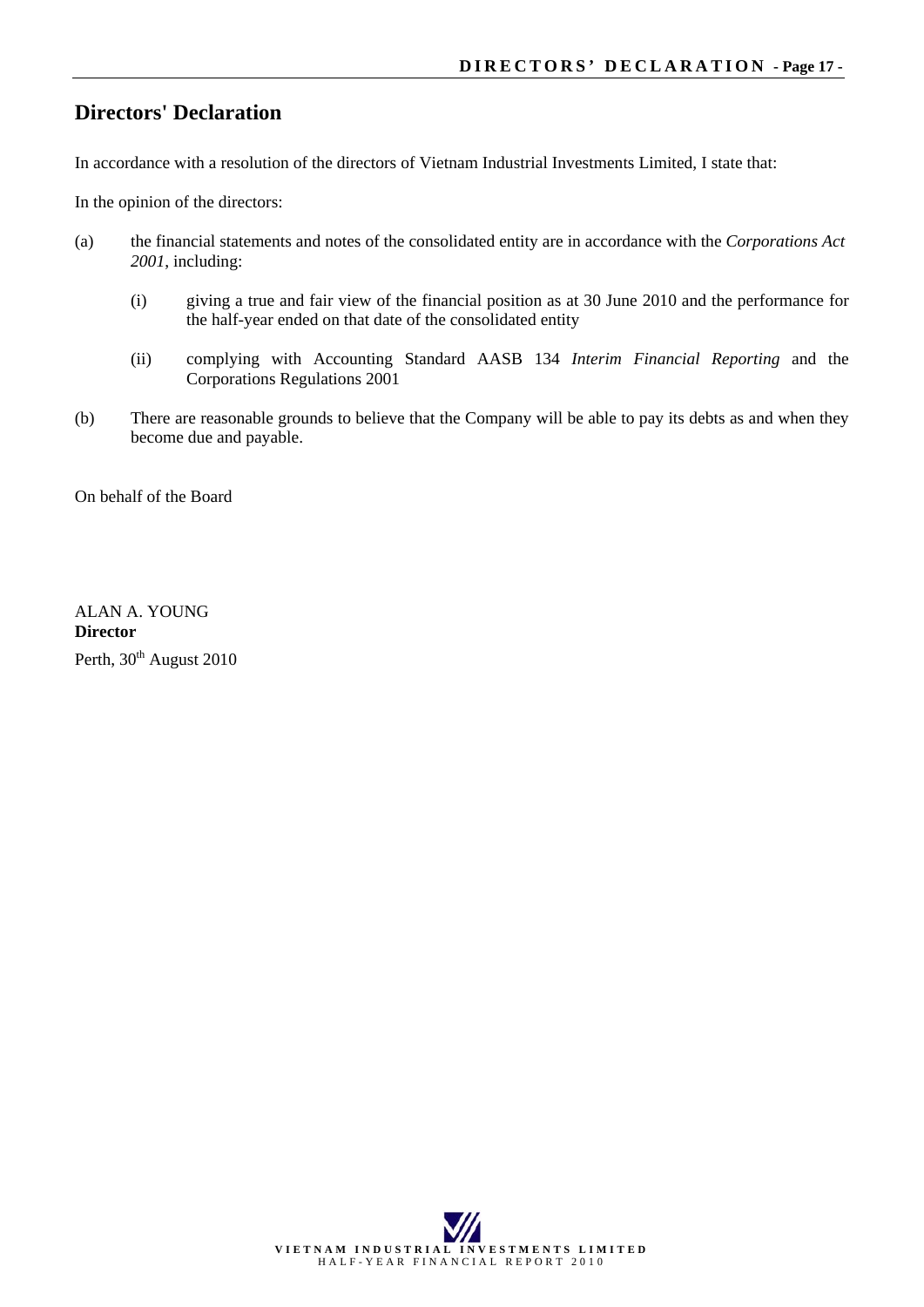

Frnst & Young Building 11 Mounts Bay Road Perth WA 6000 Australia GPO Box M939 Perth WA 6843

Tel: +61 8 9429 2222 Fax: +61 8 9429 2436 www.ey.com/au

To the members of Vietnam Industrial Investments Limited

## **Report on the Half-Year Financial Report**

We have reviewed the accompanying half-year financial report of Vietnam Industrial Investments Limited, which comprises the statement of financial position as at 30 June 2010, the statement of comprehensive income, statement of changes in equity and statement of cash flows for the half-year ended on that date, notes comprising a statement of significant accounting policies and other explanatory information, and the directors' declaration of the consolidated entity comprising the company and the entities it controlled at the half-year end or from time to time during the half-year.

## Directors' Responsibility for the Half-Year Financial Report

The directors of the company are responsible for the preparation of the half-year financial report that gives a true and fair view in accordance with Australian Accounting Standards and the *Corporations Act 2001*  and for such internal control as the directors determine is necessary to enable the preparation of the halfyear financial report that is free from material misstatement, whether due to fraud or error.

## Auditor's Responsibility

Our responsibility is to express a conclusion on the half-year financial report based on our review. We conducted our review in accordance with Auditing Standard on Review Engagements ASRE 2410 *Review of Interim and Other Financial Reports Performed by the Independent Auditor of the Entity*, in order to state whether, on the basis of the procedures described, we have become aware of any matter that makes us believe that the financial report is not in accordance with the *Corporations Act 2001* including: giving a true and fair view of the consolidated entity's financial position as at 30 June 2010 and its performance for the half-year ended on that date; and complying with Accounting Standard AASB 134 *Interim Financial Reporting* and the *Corporations Regulations 2001* . As the auditor of Vietnam Industrial Investments Limited and the entities it controlled during the half-year, ASRE 2410 requires that we comply with the ethical requirements relevant to the audit of the annual financial report.

A review of a half-year financial report consists of making enquiries, primarily of persons responsible for financial and accounting matters, and applying analytical and other review procedures. A review is substantially less in scope than an audit conducted in accordance with Australian Auditing Standards and consequently does not enable us to obtain assurance that we would become aware of all significant matters that might be identified in an audit. Accordingly, we do not express an audit opinion.

### Independence

In conducting our review, we have complied with the independence requirements of the *Corporations Act 2001*. We have given to the directors of the company a written Auditor's Independence Declaration, a copy of which is included in the Directors' Report.